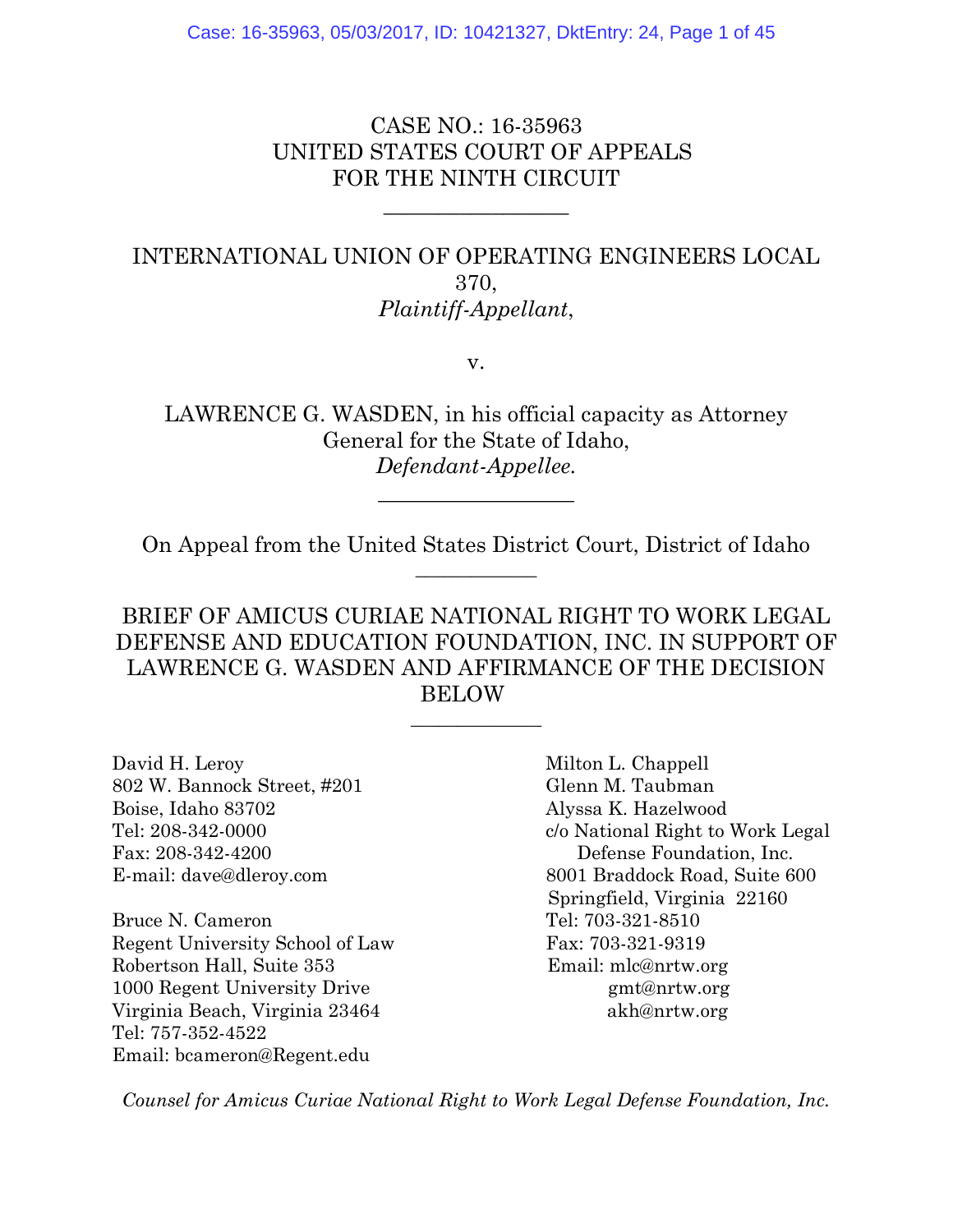### **CORPORATE DISCLOSURE STATEMENT**

 The National Right to Work Legal Defense and Education Foundation, Inc. is a non-profit corporation that has no parent corporation. It issues no stock, and therefore no publicly held corporation owns 10% or more of its stock.

> s/ Milton L. Chappell Milton L. Chappell

 *Counsel for Amicus Curiae National Right to Work Legal Defense Foundation, Inc.* 

Dated: May 3, 2017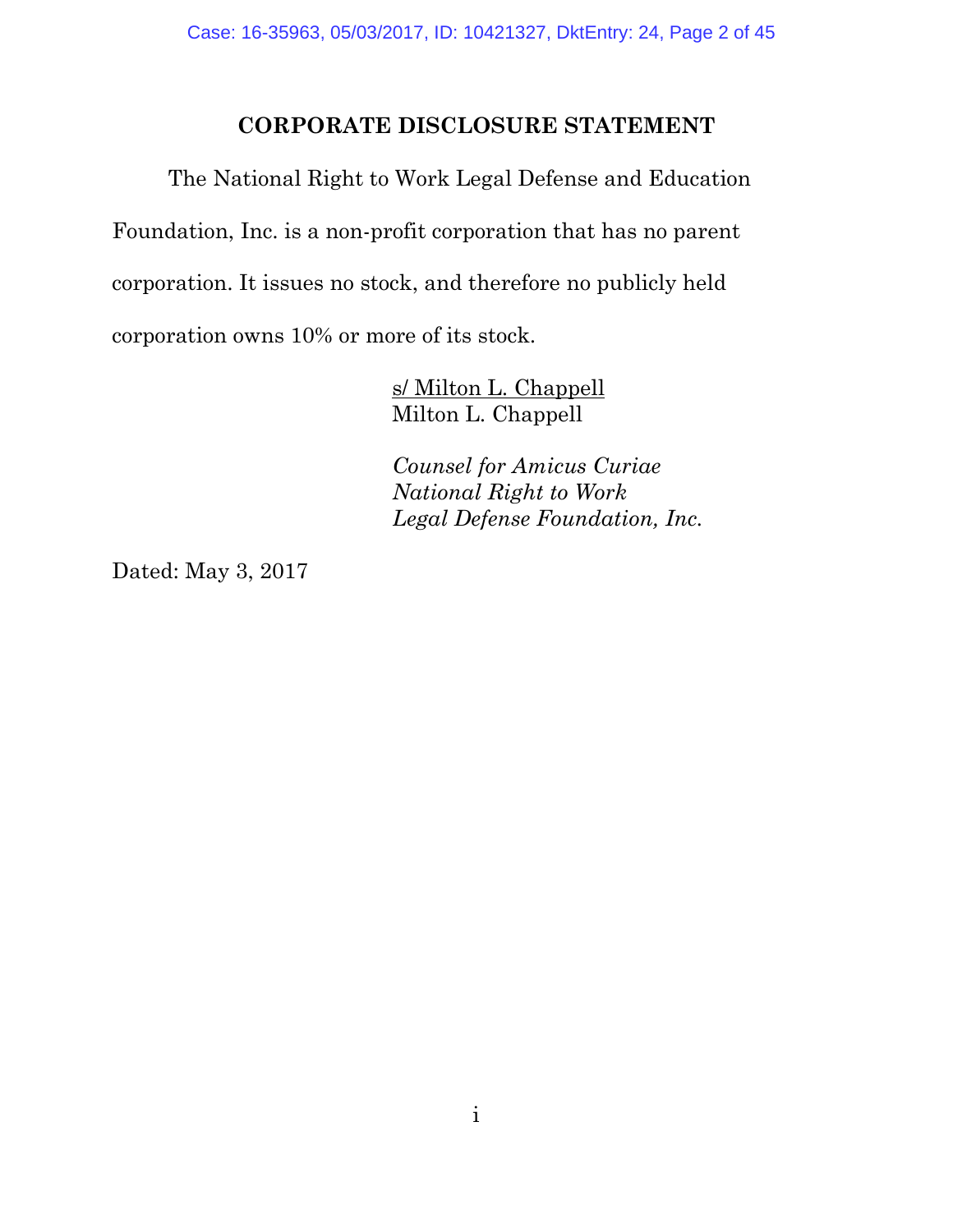## **TABLE OF CONTENTS**

|     |           | IDENTITY AND INTEREST OF AMICUS CURIAE  1                                                        |
|-----|-----------|--------------------------------------------------------------------------------------------------|
|     |           |                                                                                                  |
|     |           |                                                                                                  |
|     |           |                                                                                                  |
| I.  |           | The Union's Preemption Argument Is Premised on Error  7                                          |
|     | A.        | The Union Is Wrong About the Scope of Section 14(b)'s                                            |
|     | В.        | The Union Is Wrong About Statutory Construction  10                                              |
| II. |           | The Idaho Right to Work Law Does Not Effect an                                                   |
|     | A.        | The Union's Dependence on Dissents Should                                                        |
|     | <b>B.</b> | An Unconstitutional Taking Presupposes Something                                                 |
|     | C.        | Idaho's Right to Work Law Takes No Property  23                                                  |
|     | D.        | The Alleged Taking Is Merely Part of a Regulatory<br>Scheme that the Union Voluntarily Assumes26 |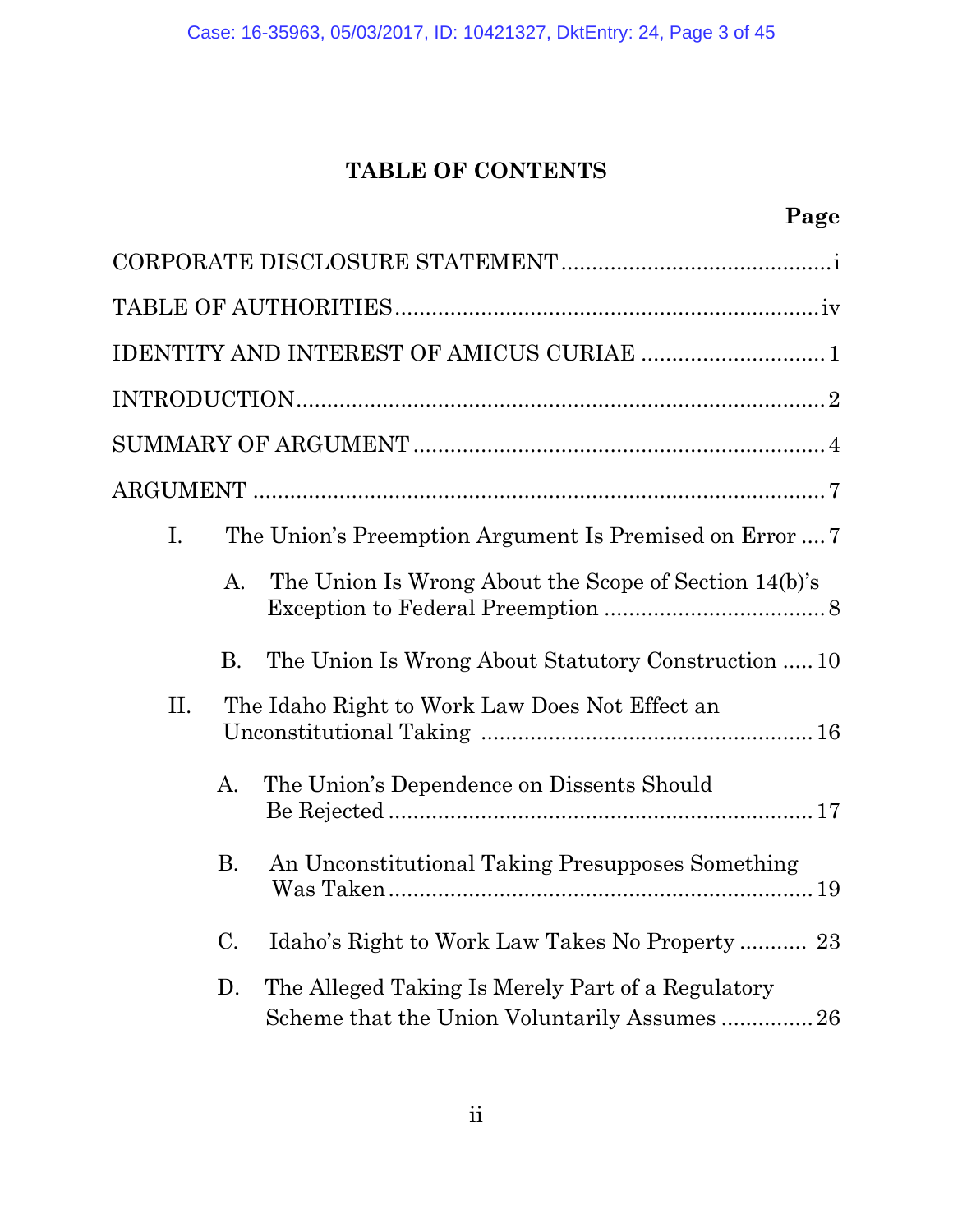Case: 16-35963, 05/03/2017, ID: 10421327, DktEntry: 24, Page 4 of 45

## **TABLE OF CONTENTS-Cont.**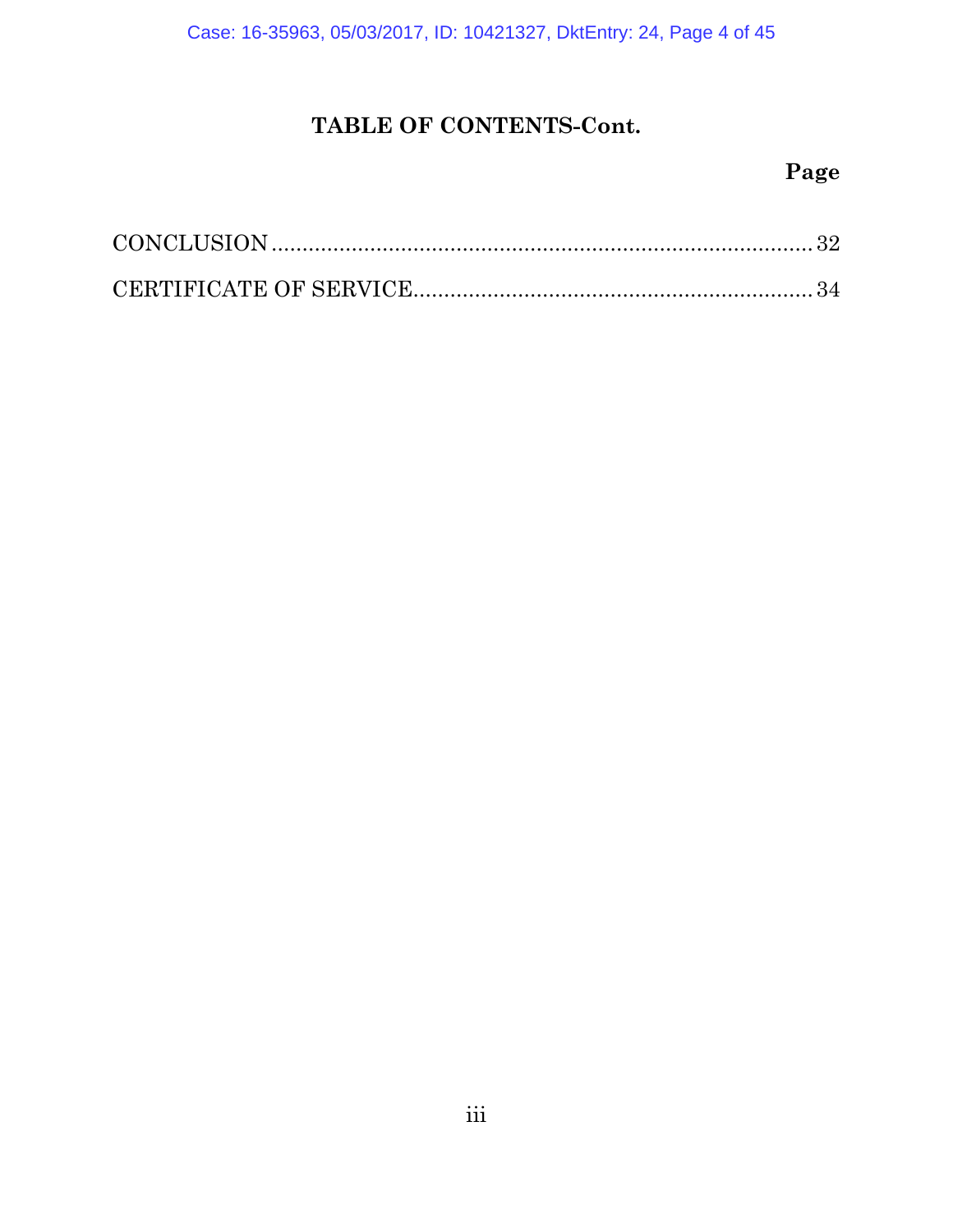## **TABLE OF AUTHORITIES**

| <b>CASES</b>                                                     | Page |
|------------------------------------------------------------------|------|
| Alexander v. Gardner-Denver Co.,                                 |      |
| Algoma Plywood & Veneer Co. v. WERC,                             |      |
| ALPA v. O'Neill,                                                 |      |
| Am. Comm'ns Ass'n v. Douds,                                      |      |
| Andrus v. Allard,                                                |      |
| Bellknap, Inc. v. Hale,                                          |      |
| Breininger v. Sheet Metal Workers Int'l Ass'n, Local Union No.6, |      |
| Commc'ns Workers of Am. v. Beck,                                 |      |
| Consol. Edison Co. v. NLRB,                                      |      |
| Cummings v. Connell,                                             |      |
| Davenport v. Wash. Educ. Ass'n,                                  |      |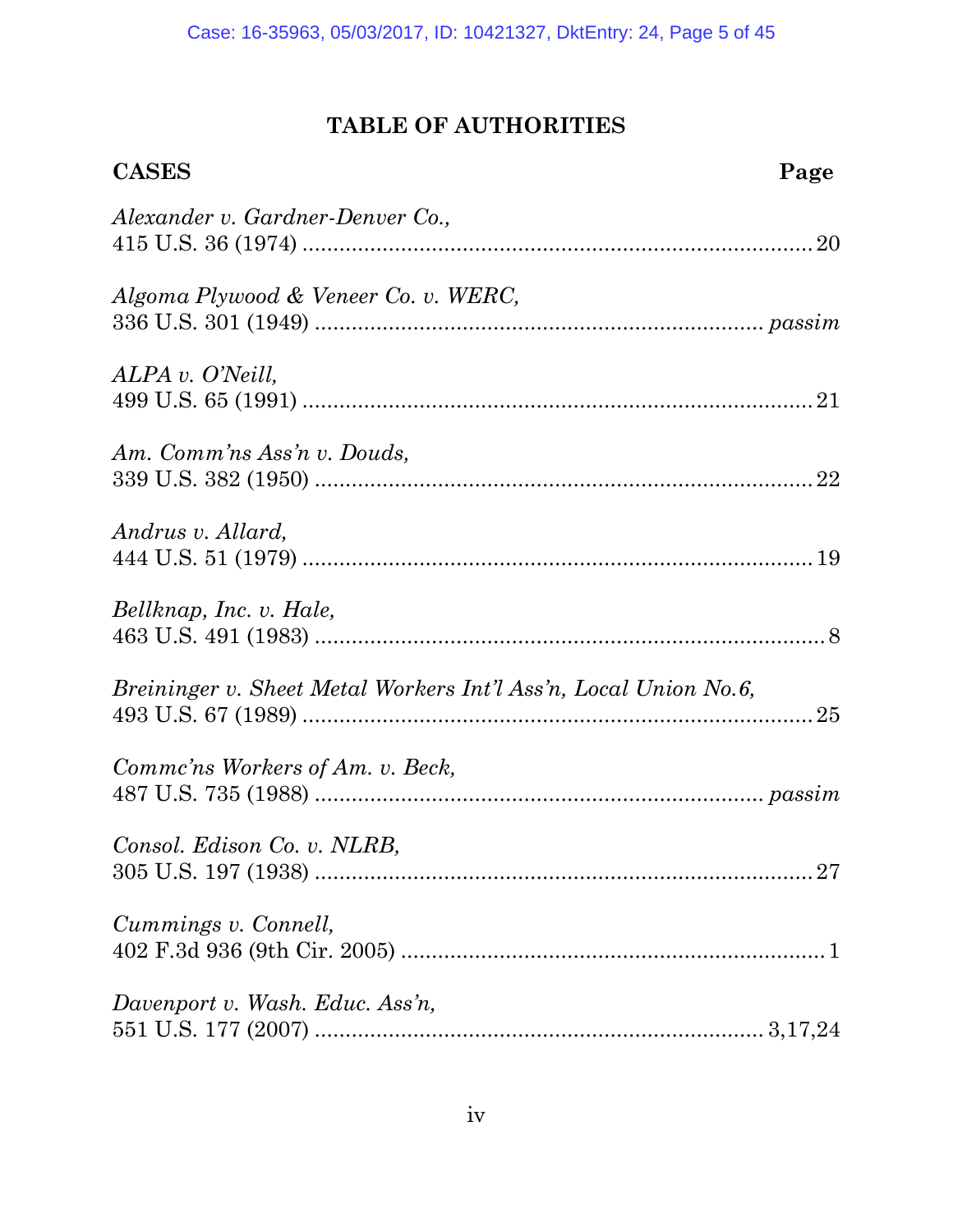| Duncan v. Walker,                                                                                                                                                                                           |
|-------------------------------------------------------------------------------------------------------------------------------------------------------------------------------------------------------------|
| Elec. Workers IUE Local 663 (Gulton Electro Voice),                                                                                                                                                         |
| Elec. Workers, Local 48 (Kingston Constr., Inc.),                                                                                                                                                           |
| <i>Emporium Capwell Co. v. W. Addition Cmty. Org.,</i>                                                                                                                                                      |
| Ford Motor Co. v. Huffman,                                                                                                                                                                                  |
| Great Atl. & Pac. Tea Co.,                                                                                                                                                                                  |
| Harris v. Quinn,                                                                                                                                                                                            |
| Houston, E. & W. Tex. Ry. v. United States,                                                                                                                                                                 |
| IAM Local Lodge 964 v. BF Goodrich Aerospace Aerostructures Grp.,                                                                                                                                           |
| Int'l Ass'n of Machinists v. Gonzalez,                                                                                                                                                                      |
| Int'l Union of Operating Eng'rs Local 139 v. Schimel,<br>210 F. Supp. 3d 1088 (E.D. Wis. 2016), petition for initial hearing en<br>banc denied, Nos. 16-3736 & 16-3834 (7th Cir. Apr. 10, 2017) (Order). 18 |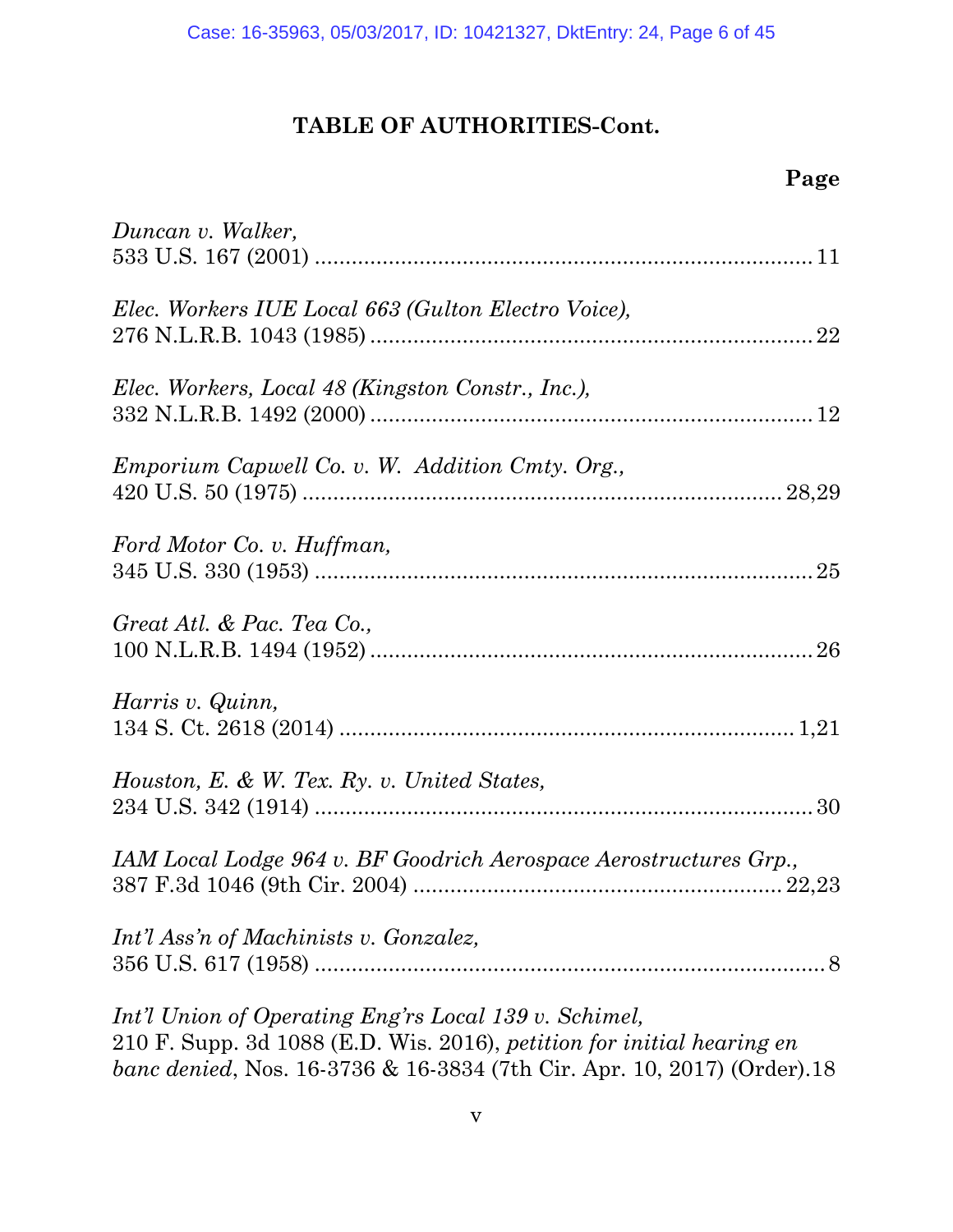| Knox v. SEIU, Local 1000,                                   |
|-------------------------------------------------------------|
| Lincoln Fed. Labor Union No. 19129 v. Nw. Iron & Metal Co., |
| Litton Fin. Printing Div. v. NLRB,                          |
| Marquez v. Screen Actors Guild,                             |
| NLRB v. Allis-Chalmers Mfg.,                                |
| NLRB v. Fin. Inst. Emps. of Am., Local 1182,                |
| NLRB v. Gen. Motors Corp.,                                  |
| Penn Cent. Transp. Co. v. City of N.Y.,                     |
| Phelps Dodge Specialty Copper Prods. Co.,                   |
| Retail Clerks Int'l Ass'n, Local 1625 v. Schermerhorn,      |
| Ruckelshaus v. Monsanto Co.,                                |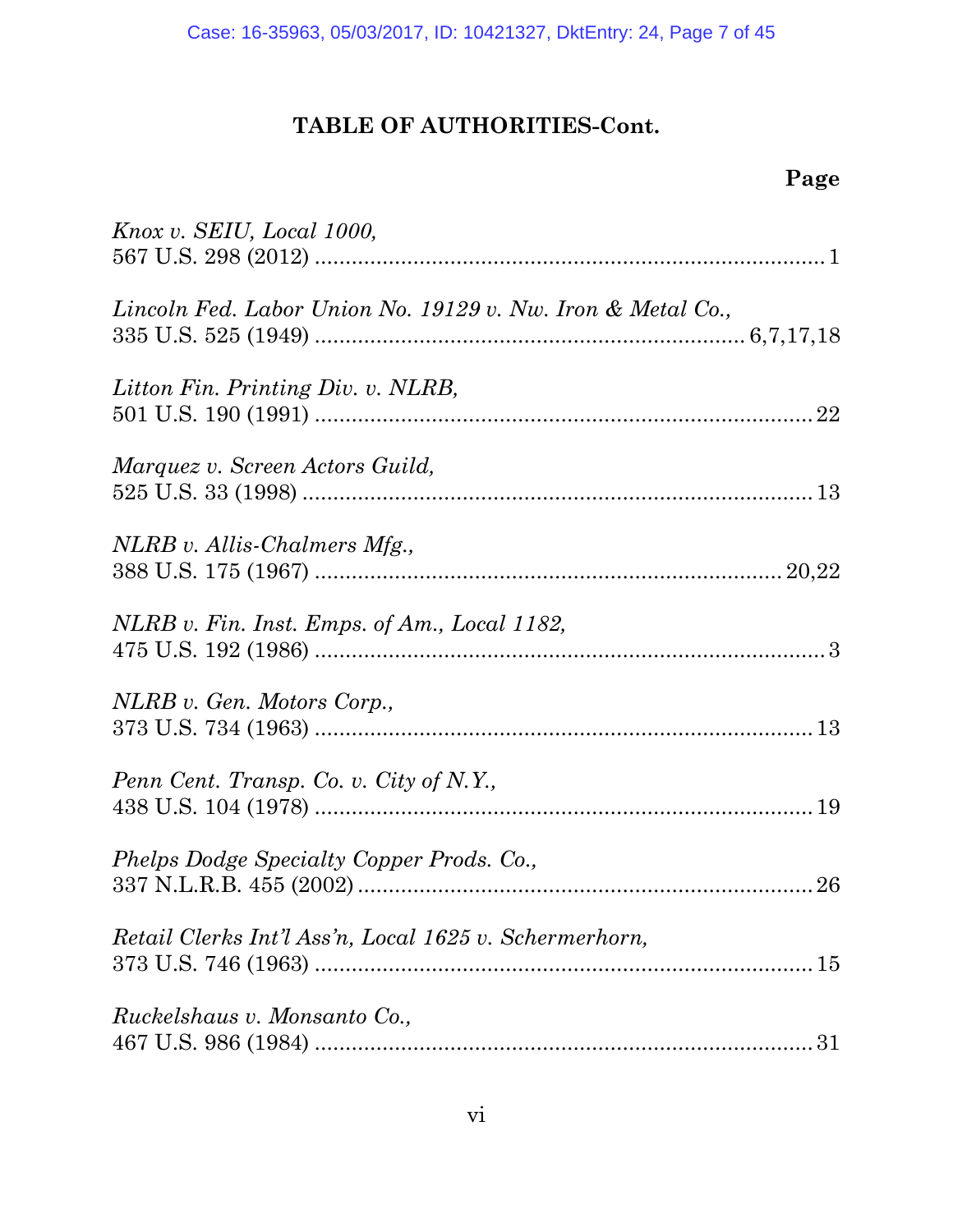| San Diego Bldg. Trades Council v. Garmon,                        |
|------------------------------------------------------------------|
| Sorenson v. Sec. of the Treasury,                                |
| Steele v. Louisville & N.R. Co.,                                 |
| Sweeney v. Pence,                                                |
| Tahoe-Sierra Pres. Council, Inc. v. Tahoe Reg'l Planning Agency, |
| Tenneco Auto., Inc.,                                             |
| Wickard v. Filburn,                                              |
| Zoeller v. Sweeney,                                              |
| <b>CONSTITUTION</b>                                              |
| U.S. Const.                                                      |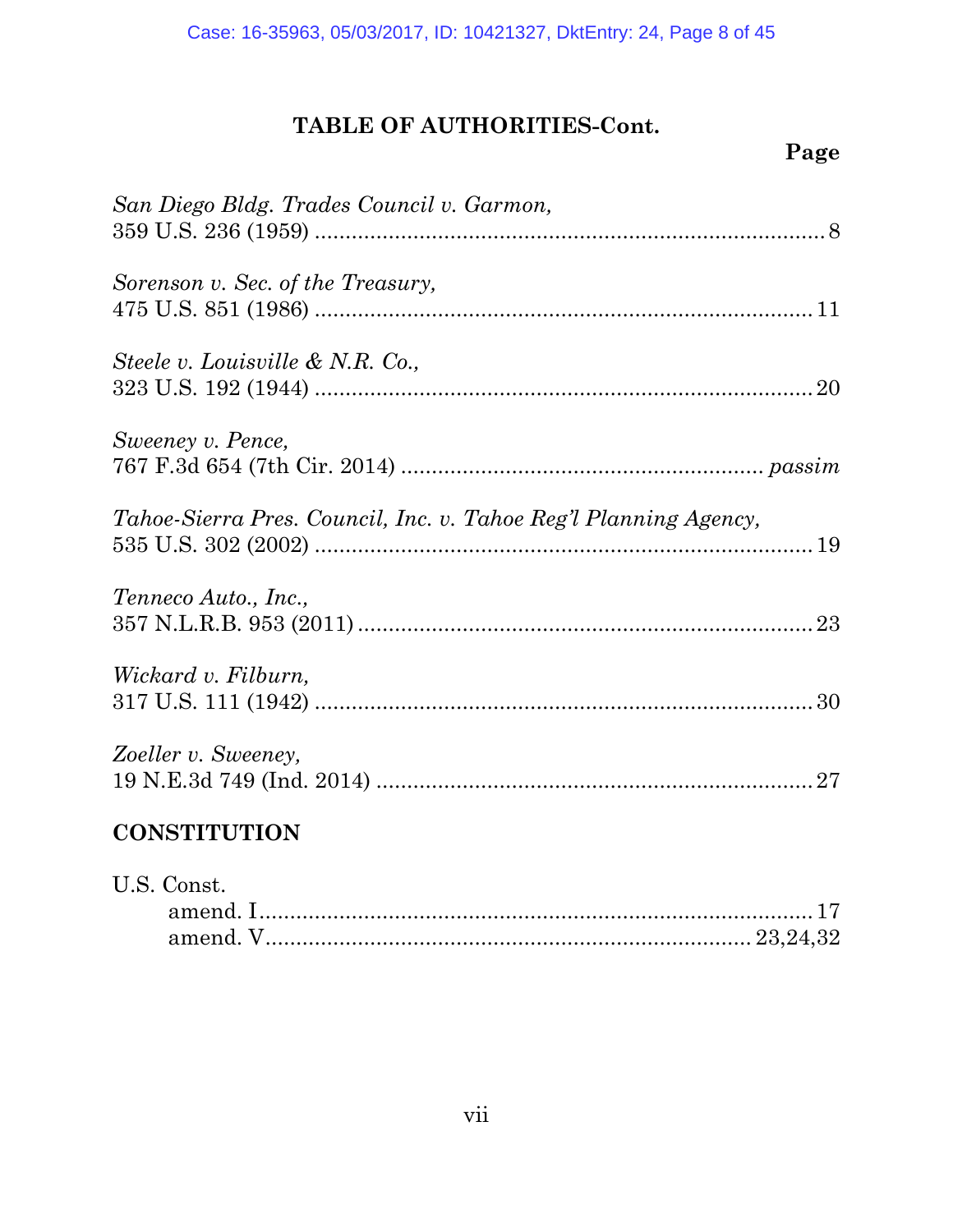### **STATUTES & RULES**

| Idaho Right to Work Act,      |  |
|-------------------------------|--|
|                               |  |
| National Labor Relations Act, |  |
|                               |  |
|                               |  |
|                               |  |
|                               |  |
|                               |  |
|                               |  |
|                               |  |
|                               |  |
|                               |  |
|                               |  |
|                               |  |
|                               |  |
|                               |  |
|                               |  |
| Fed. R. App. P.               |  |
|                               |  |
| Other                         |  |

| Clyde W. Summers, <i>Collective Agreements and the Law of Contracts</i> ,                                                                      |  |
|------------------------------------------------------------------------------------------------------------------------------------------------|--|
| Clyde W. Summers, <i>Exclusive Representation: A Comparative Inquiry</i><br>into a "Unique" American Principle, 20 Comp. Lab. L. & Pol'y J. 47 |  |
|                                                                                                                                                |  |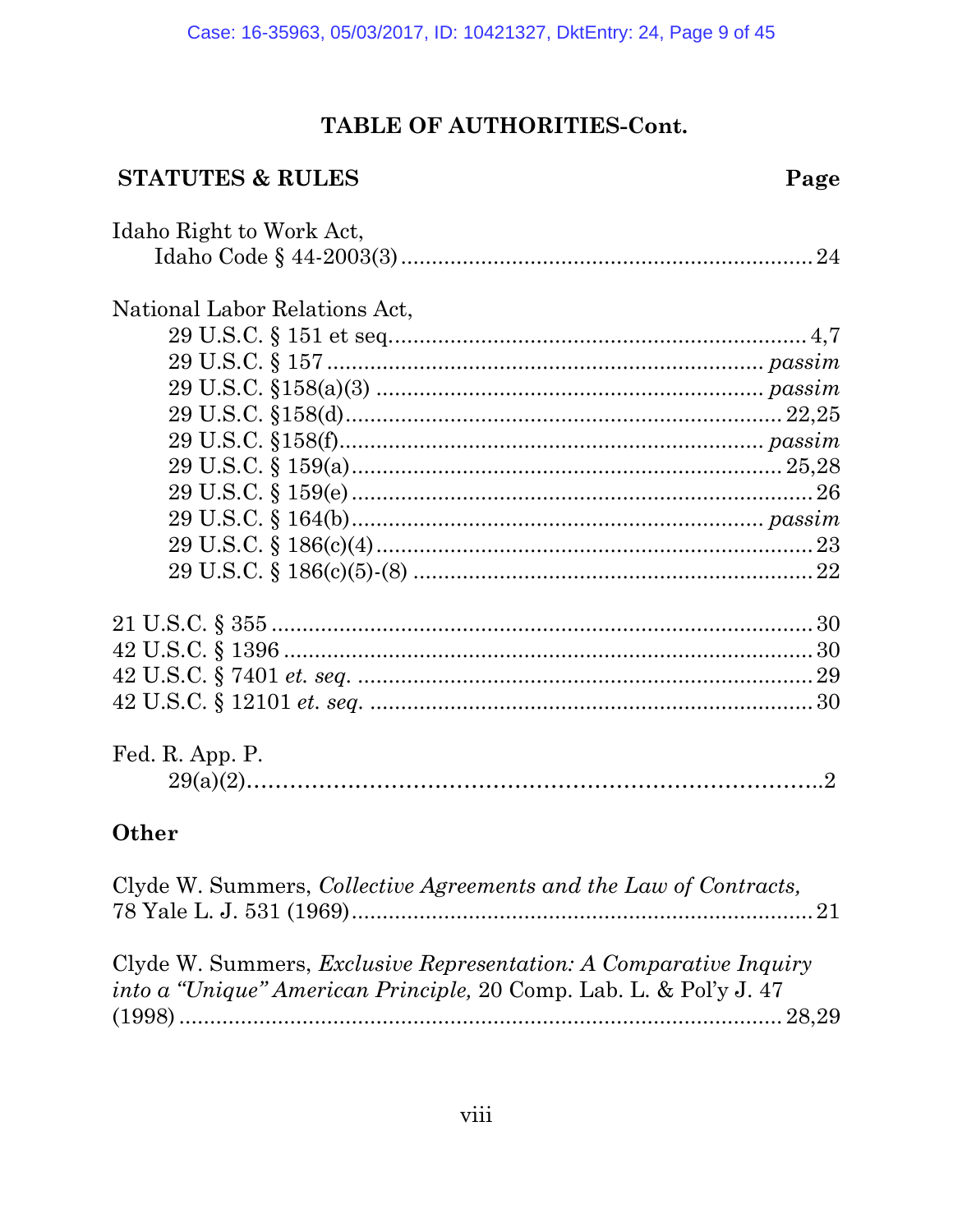| Phase II Reformulated Gasoline: The Next Major Step Toward Clean   |  |
|--------------------------------------------------------------------|--|
| Air, https://nepis.epa.gov/Exe/ZyPDF.cgi/00000FG5.PDF?Dockey=00000 |  |
|                                                                    |  |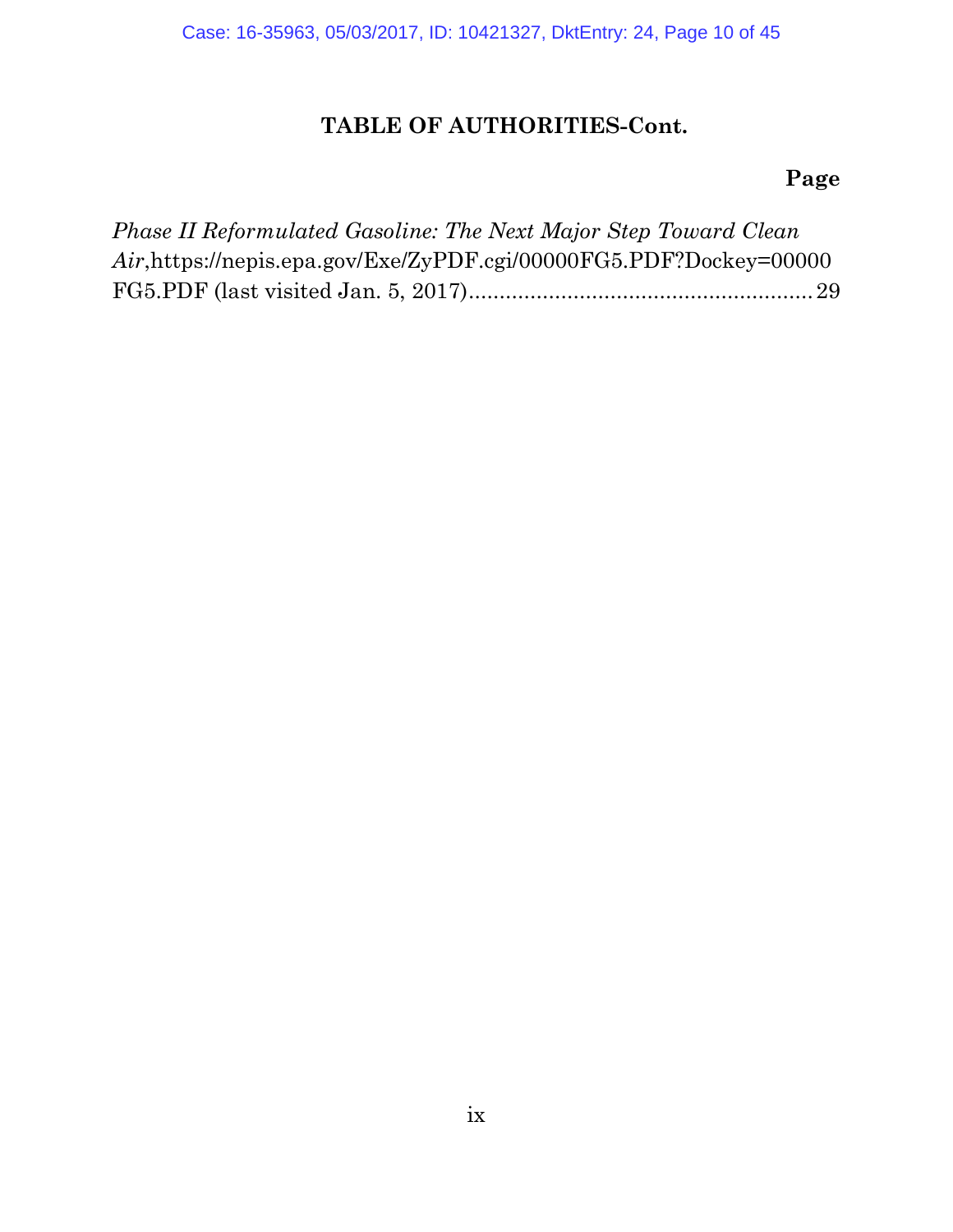#### **IDENTITY AND INTEREST OF AMICUS CURIAE**

The National Right to Work Legal Defense and Education Foundation, Inc., ("Foundation") is a nonprofit charitable organization that provides free legal aid to employees whose rights are infringed by compulsory unionism. State Right to Work laws, which twenty-eight States have adopted, are the central statutory bulwark against compulsory unionism. This suit—filed some seventy years after Congress enacted Section 14(b) of the National Labor Relations Act ("NLRA" or "Act")—seeks to eliminate protections federal and state laws provide individual workers.

Since 1968, the Foundation has been the nation's leading litigation advocate against compulsory union fee requirements, including in litigation enforcing state Right to Work laws. Foundation attorneys have represented individuals in almost all of the compulsory union fee cases that have come before the U.S. Supreme Court and this Court. These cases include, most recently, *Harris v. Quinn*, 134 S. Ct. 2618 (2014) and *Knox v. SEIU*, *Local 1000*, 567 U.S. 298 (2012), and *Cummings v. Connell*, 402 F.3d 936 (9th Cir. 2005).

1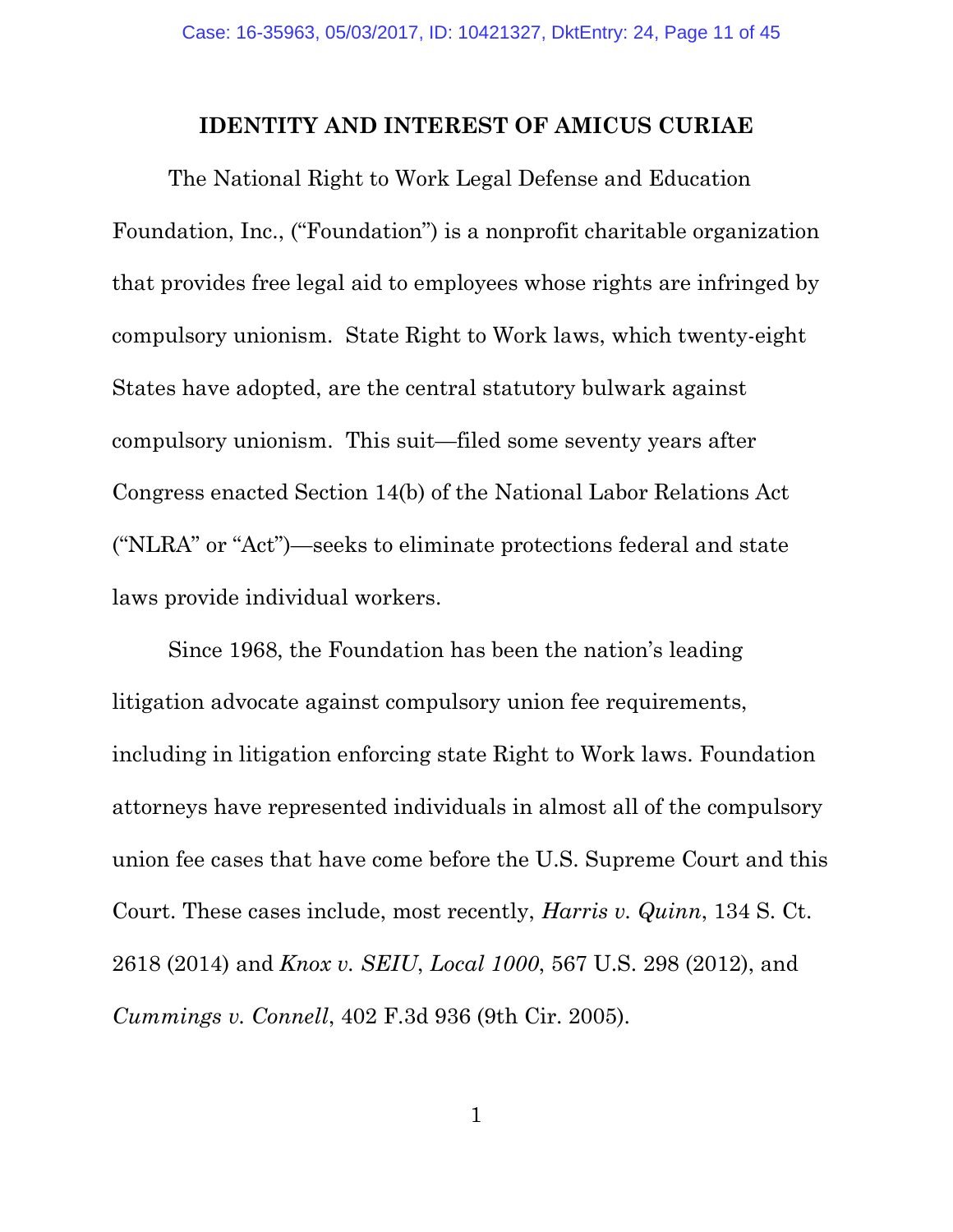Pursuant to Federal Rule of Appellate Procedure 29(a)(2), the Foundation certifies that all parties consented to the filing of this brief. The Foundation also certifies that this brief was not written in whole or in part by counsel for any party, that no party or party's counsel made a monetary contribution to the preparation and submission of this brief, and that no person or entity other than the Foundation or its counsel has made such a monetary contribution.

#### **INTRODUCTION**

Plaintiff-Appellant International Union of Operating Engineers Local 370 ("Union") is unpopular among the employees it represents at MotivePower. After more than thirty years (ER 33) of representing MotivePower employees and making its best case to win their support, only 32% of the represented employees have chosen to join Local 370. (*Id.*)

The Union, rather than reducing its dues, being more responsive to the needs and wishes of those it represents, and improving the quality of its services  $-$  i.e., the ordinary approaches that a failing service organization employs—asks this Court for the extraordinary power of industrial capital punishment: termination from employment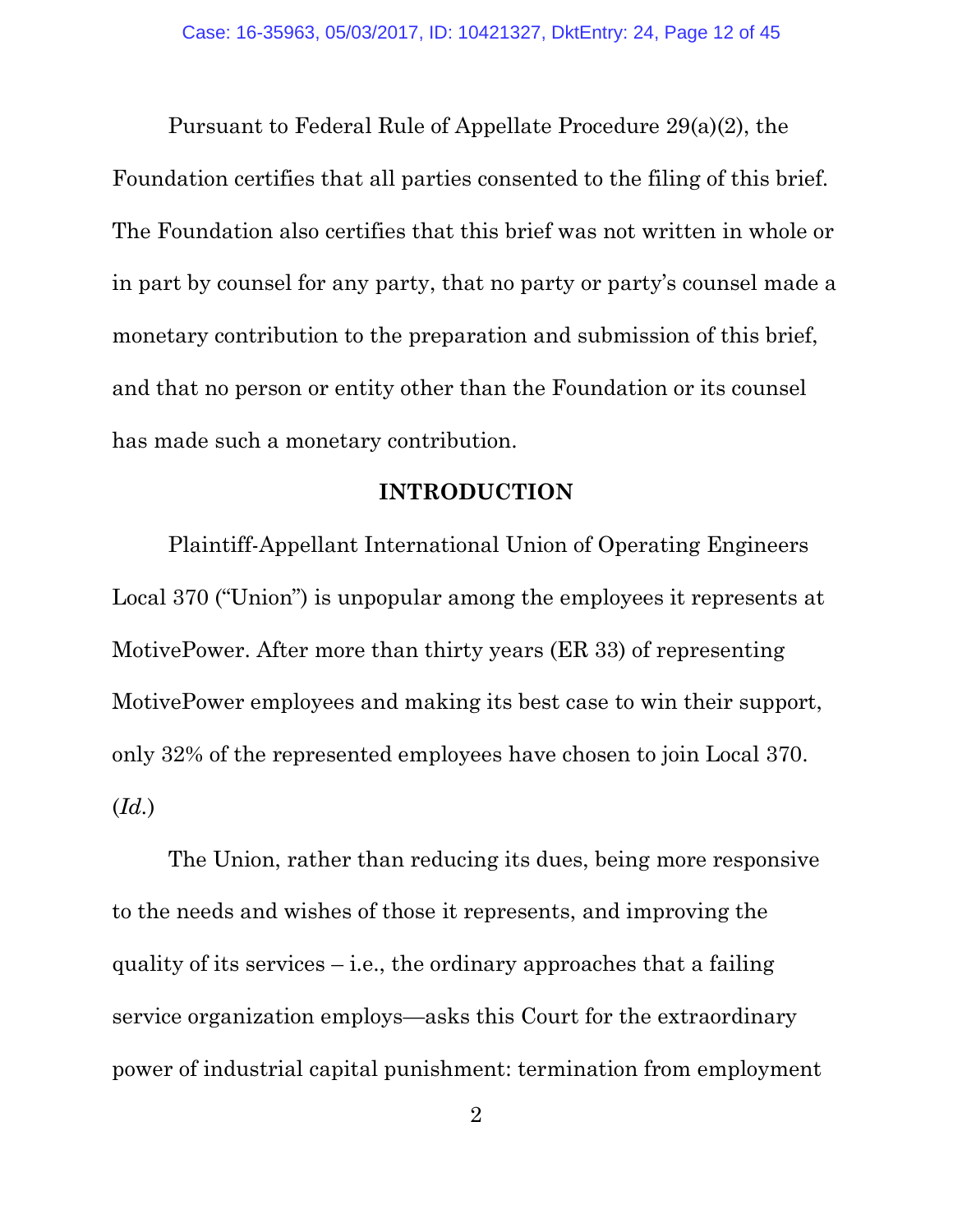of employees who refuse to join or support the Union financially. *See, e.g., Davenport v. Wash. Educ. Ass'n*, 551 U.S. 177, 184 (2007) (discussing unions' "extraordinary" authority to compel financial support from nonmembers). What it cannot achieve through the free market, voluntary choice, or the Idaho legislature, the Union wants to achieve through a grant of judicial compulsion.

While the Union feigns "fairness" as the basis for its request to use the compulsion of capital punishment, a closer look at the facts belies any typical notions of fairness. First, paying union dues gives members an extraordinary advantage over nonmembers. Although members constitute only 32% of the MotivePower bargaining unit (ER 48, ¶ 7), they have a disproportionate impact on the working conditions of all employees in the unit, resulting in an unfair concentration of power in the hands of that 32%. This is true because, inter alia, nonmembers are denied a right to vote on the bargaining agreement and have no meaningful say in their working conditions. *See NLRB v. Fin. Inst. Emps. of Am., Local 1182*, 475 U.S. 192, 200–01 (1986) (nonmembers can be denied the right to vote on affiliations and similar "internal" union matters).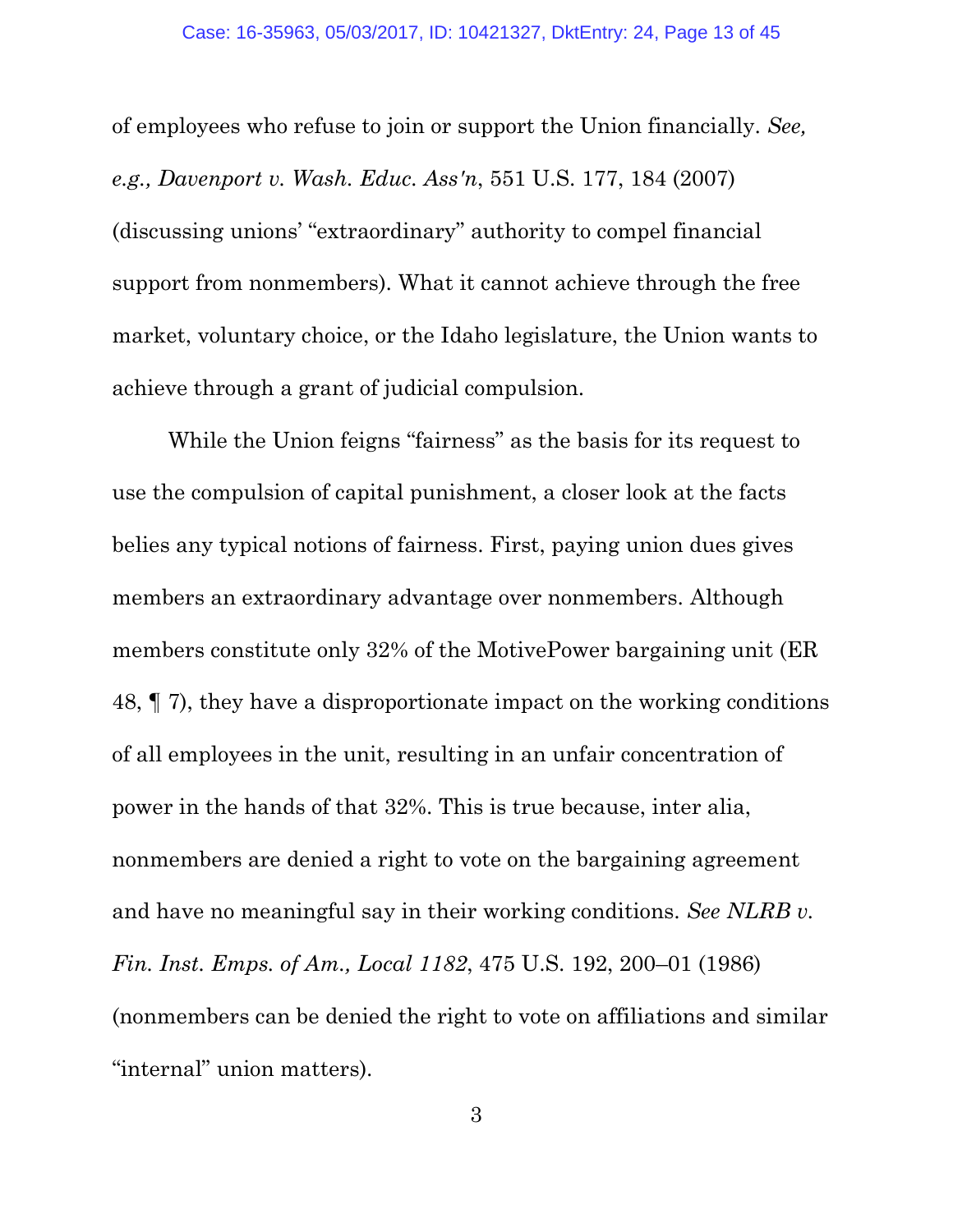At the same time, the Union's dues appear excessive. The Union claims a reduced fee representing 40% of dues would be an appropriate amount for nonmembers to pay for its collective bargaining costs. (ER 49 ¶ 16) It asserts that the collective bargaining fee would not be used for any other activity unions typically undertake. (ER 54, ¶ 4) Considering that the amount of dues is 250% more than the Union's proposed collective bargaining fee (*compare* ER 54, ¶ 1 *with* ER 48, ¶ 7), and that some individuals disagree with the political, ideological and other activities upon which the Union spends its dues, it is understandable why the overwhelming majority of MotivePower's employees have decided that it is not worth the financial and political cost to become Union members.

### **SUMMARY OF ARGUMENT**

The Union's legal arguments are as dubious as its emotional appeal to "fairness." The Union's first legal argument is that the Act, 29 U.S.C. § 151 et seq., preempts state law, except for a tightly defined exception Congress created in Section 14(b), 29 U.S.C. § 164(b). The success of the Union's statutory argument hinges on its "Section 14(b) is a limited exception" claim. If that is wrong, the Union's entire statutory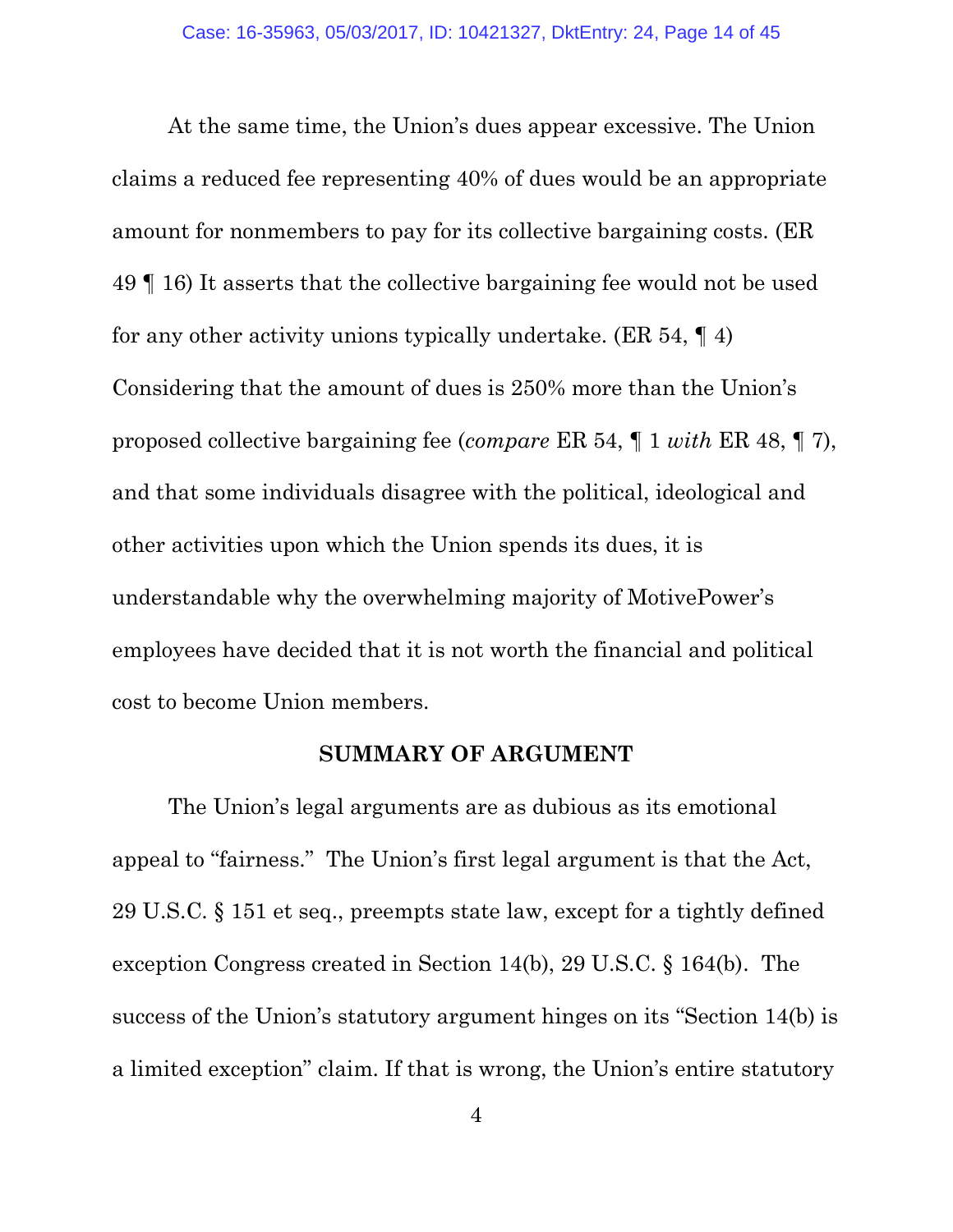argument crumbles. The Union's problem is that its argument mischaracterizes the law on the subject, including the Supreme Court's holding in *Algoma Plywood & Veneer Co. v. WERC*, 336 U.S. 301 (1949).

Instead of holding that Section 14(b) is a constricted exception to complete preemption, the Supreme Court treated Section 14(b) as merely a marker to make it "even clearer . . . that the States are left free to pursue their own more restrictive policies in the matter of unionsecurity agreements." *Id.* at 313-14. Rather than treating Section 14(b) as some cramped exception, the Supreme Court expansively noted that both Sections 8(3) and 14(b) were express *disclaimers* that the NLRA intended to "interfere with State law" concerning compulsory unionism. *Id.* at 315.

Even if the Union could somehow convince this Court to ignore binding Supreme Court precedent, its statutory construction of the "membership" language of Section 14(b) is completely counterintuitive. Instead of looking at the whole act and assuming that each time the word "membership" is used it should be interpreted in a consistent manner, the Union argues for an untethered interpretation of Section 14(b) that renders it completely meaningless. Rather than being a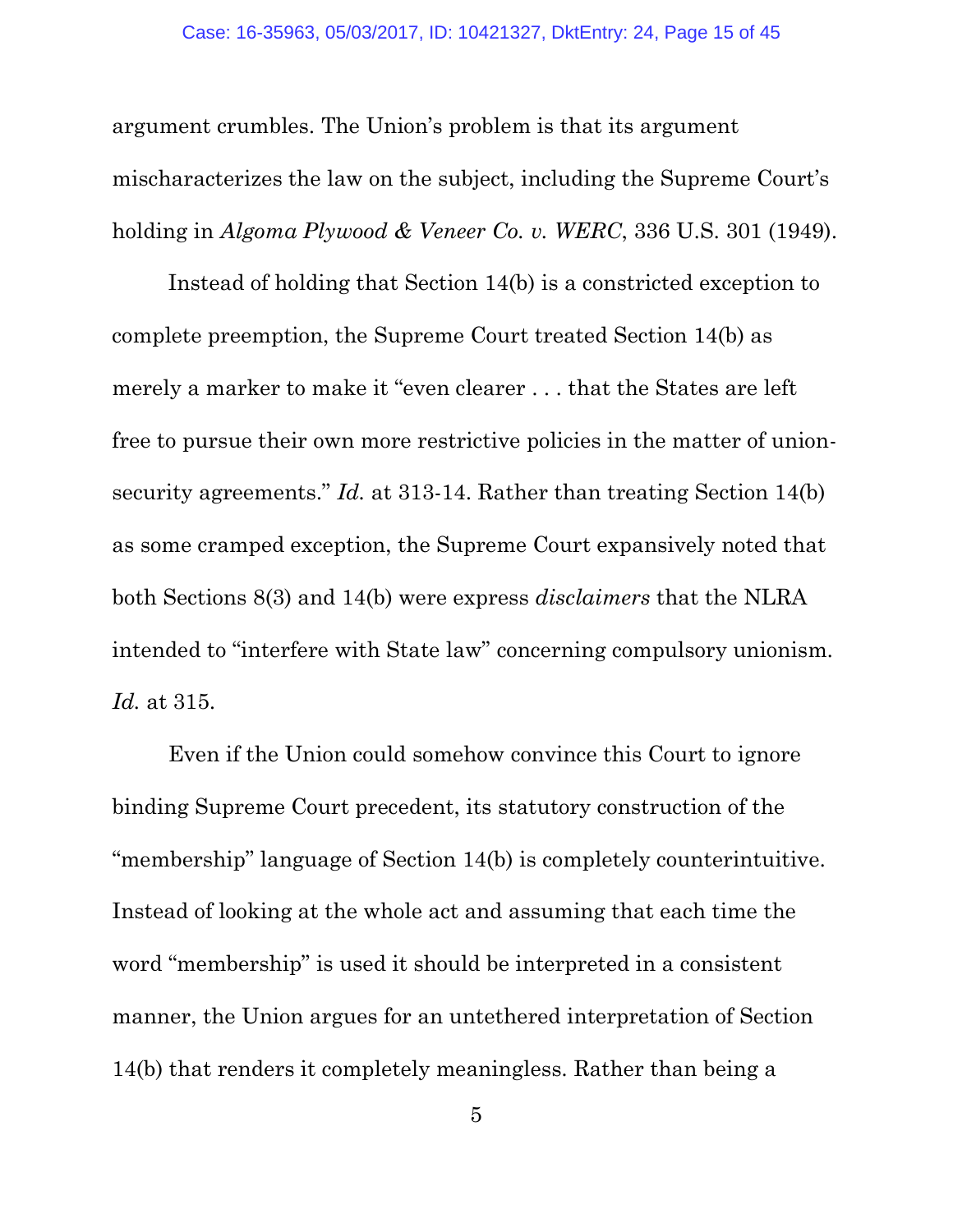marker for the policy of leaving States wholly free to pursue more restrictive policies in all matters of compulsory unionism, as *Algoma Plywood* holds, the Union's proposed statutory interpretation effectively repeals Section 14(b) by making it irrelevant and unavailable to the States.

Lastly, closely related to its bogus "fairness" claim is the Union's argument that it has suffered an unconstitutional "taking" by being "forced" to represent the 68% of MotivePower employees who have declined union membership. Both the Union's "takings" argument and its proposed remedy—to allow it to bargain for the requirement that nonmembers pay it compulsory fees—have no support in logic or precedent. The "taking" is nothing more than the voluntary assumption of an unfunded mandate such as is common in heavily regulated industries. Moreover, the NLRA allows compulsory union fees to be thwarted in additional ways having nothing to do with state law.

For more than sixty years, beginning shortly after World War II, unions have desperately tried and failed to negate employee freedom of choice by attacking Right to Work laws through increasingly creative litigation. *E.g*., *Lincoln Fed. Labor Union No. 19129 v. Nw. Iron &*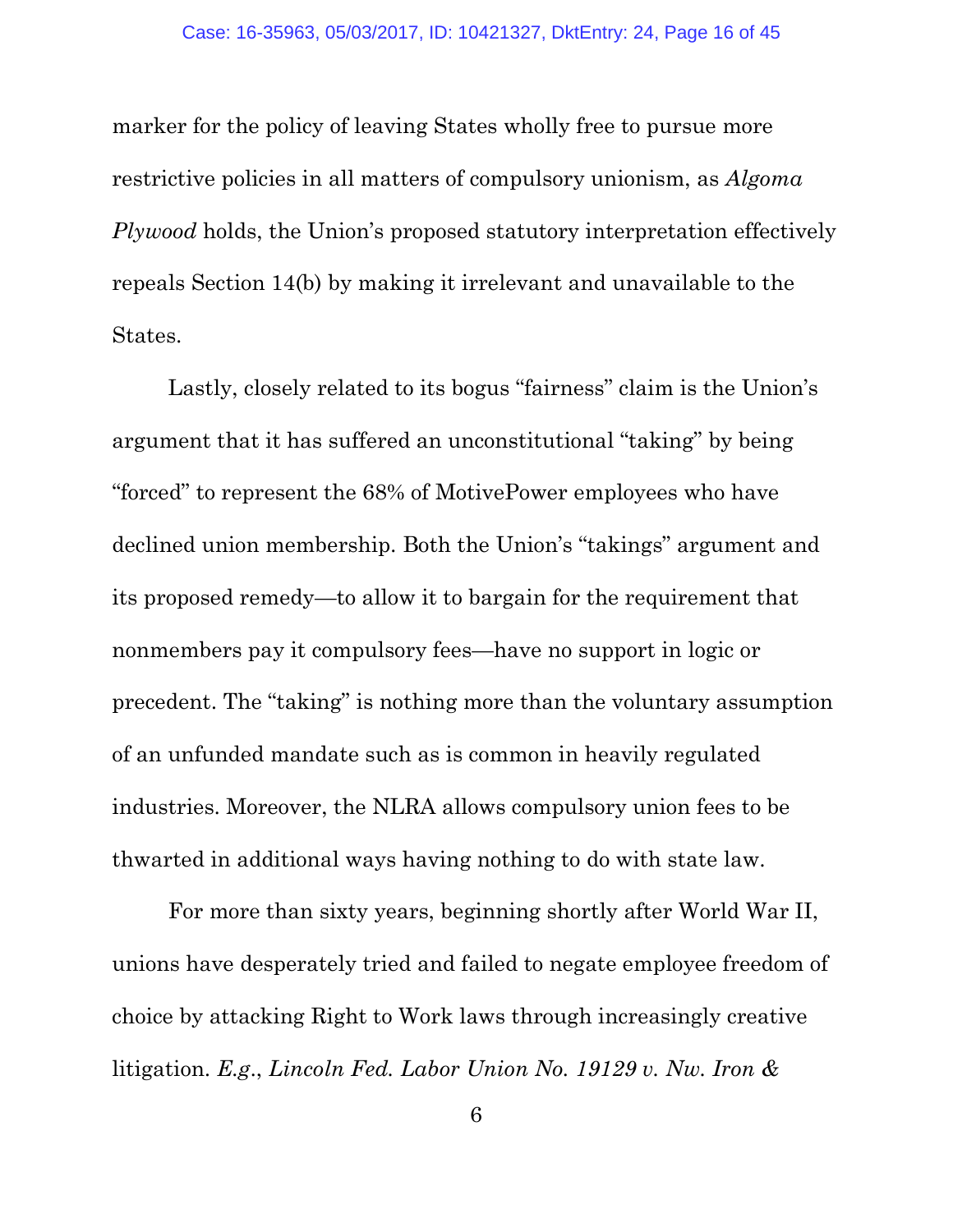*Metal Co.*, 335 U.S. 525 (1949); *Sweeney v. Pence*, 767 F.3d 654 (7th Cir. 2014). Three generations later, they still engage in that quest. But, no Right to Work law has ever been struck down by a federal court or state appellate court.

#### **ARGUMENT**

### **I. The Union's Preemption Argument Is Premised on Error.**

The Union claims that Idaho's Right to Work law is preempted by the Act, 29 U.S.C. § 151 et seq. The Right to Work law, according to the Union's narrow reading of Section 14(b), overreaches the State's ability to legislate in this area. The first piece of its argument combines an expansive interpretation of NLRA preemption with a narrow interpretation of State power under Section 14(b).

The second piece of the Union's claim is that *everyone*, including the United States Supreme Court, the federal judiciary, and the National Labor Relations Board, has been misreading Section 14(b) since its inception, while the Union has now unearthed the "true" meaning of Section 14(b)'s "membership" requirement. In reality, this is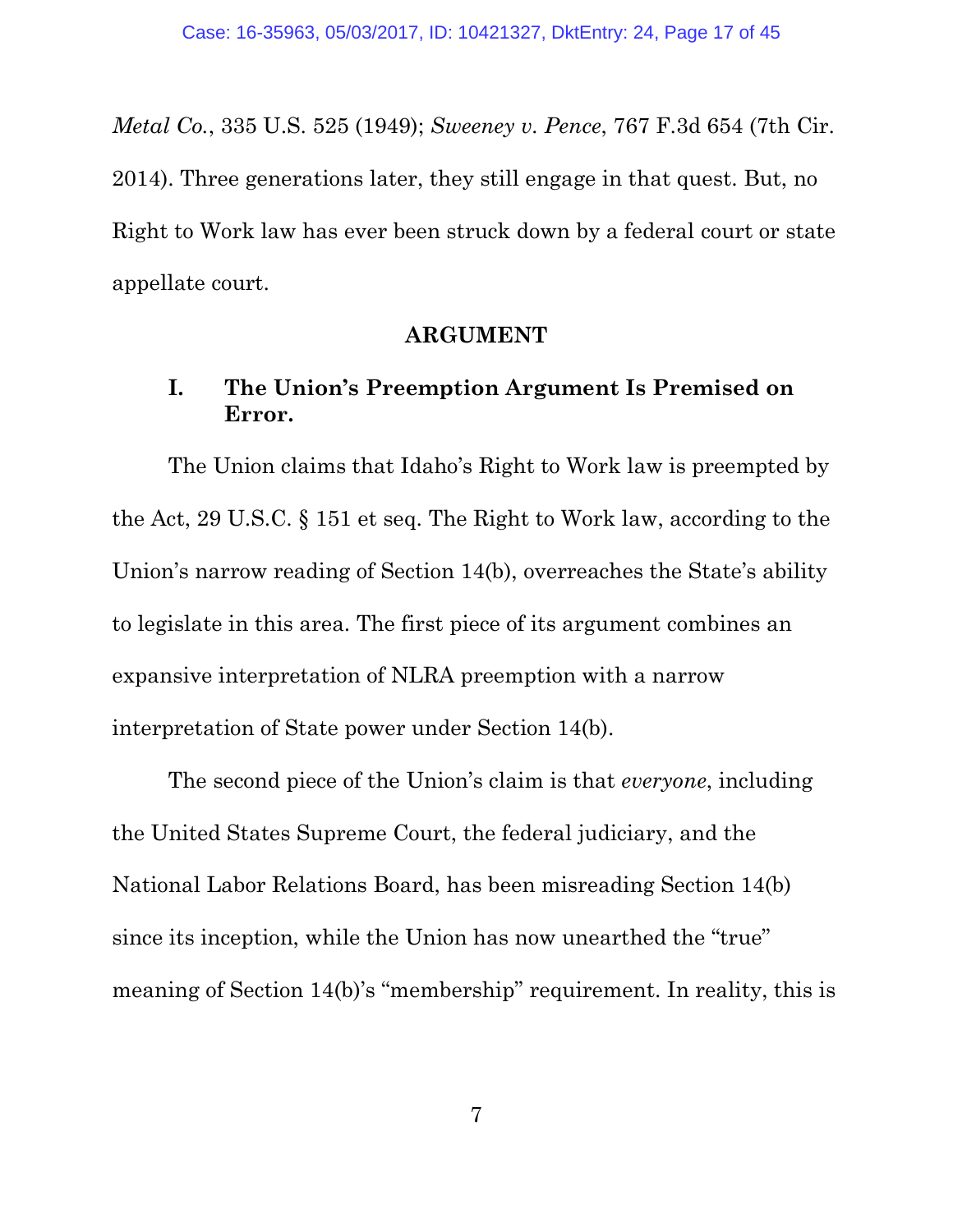merely the latest novel attempt by a union to stamp out employee free choice and thwart the will of Congress and States.

The Answering Brief of the Idaho Attorney General (pp. 24-32) argues the impact of the legislative history of the NLRA on the preemption issue, and therefore it is not repeated here. Amicus will discuss in more detail *Algoma Plywood ,* 336 U.S. 301, and some additional cases on the preemption and statutory construction issue. That presentation will at times present similar arguments to that of the Idaho Attorney General.

### **A. The Union is wrong about the scope of Section 14(b)'s exception to federal preemption.**

According to the Union, Section 14(b) defines the outer limits of a State's authority to limit compulsory unionism. This attempt to frame Section 14(b) as a small and singular carve-out for state legislation mischaracterizes consistent case law.

The U.S. Supreme Court has never ruled that *all* state law is preempted by the NLRA. *See San Diego Bldg. Trades Council v. Garmon*, 359 U.S. 236, 243-44 (1959) (citing *Int'l Ass'n of Machinists v. Gonzalez*, 356 U.S. 617 (1958); *see also Bellknap, Inc. v. Hale*, 463 U.S.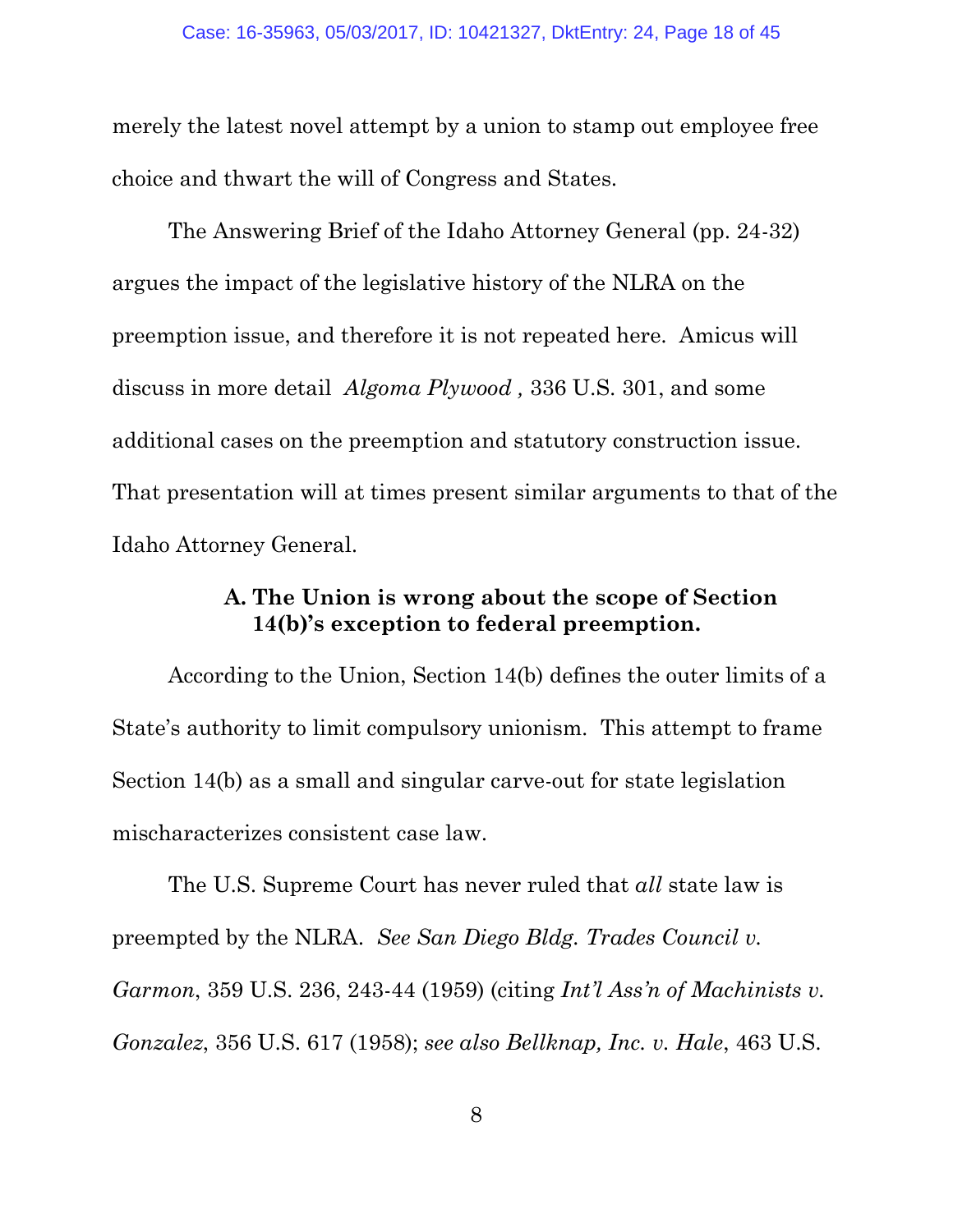491, 509-512 (1983) (state law claim brought by workers hired during a strike and terminated afterwards was not preempted by the NLRA). Indeed, after the passage of Section 14(b), in *Algoma Plywood* the Supreme Court interpreted the NLRA as *not* preempting State limits on compulsory union fee agreements. The Court commented on three specific points in history.

First, it remarked on the time when the NLRA was passed: "Had the sponsors of the National Labor Relations Act meant to deny effect to State policies inconsistent with the unrestricted enforcement of unionshop contracts surely they would have made their purpose manifest." 336 U.S. at 306. Instead, whether States required or prohibited compulsory unionism was left to them, and not preempted by federal law. *Id.* at 309.

Second, the Court said that the 1947 amendments to the NLRA, including the passage of Section 14(b), make it "even clearer . . . that the States are left free to pursue their own more restrictive policies in the matter of union-security agreements." *Id.* at 313-14.

Third, the Court noted that that remained true even after passage of Section 14(b). The Union's claim that State authority concerning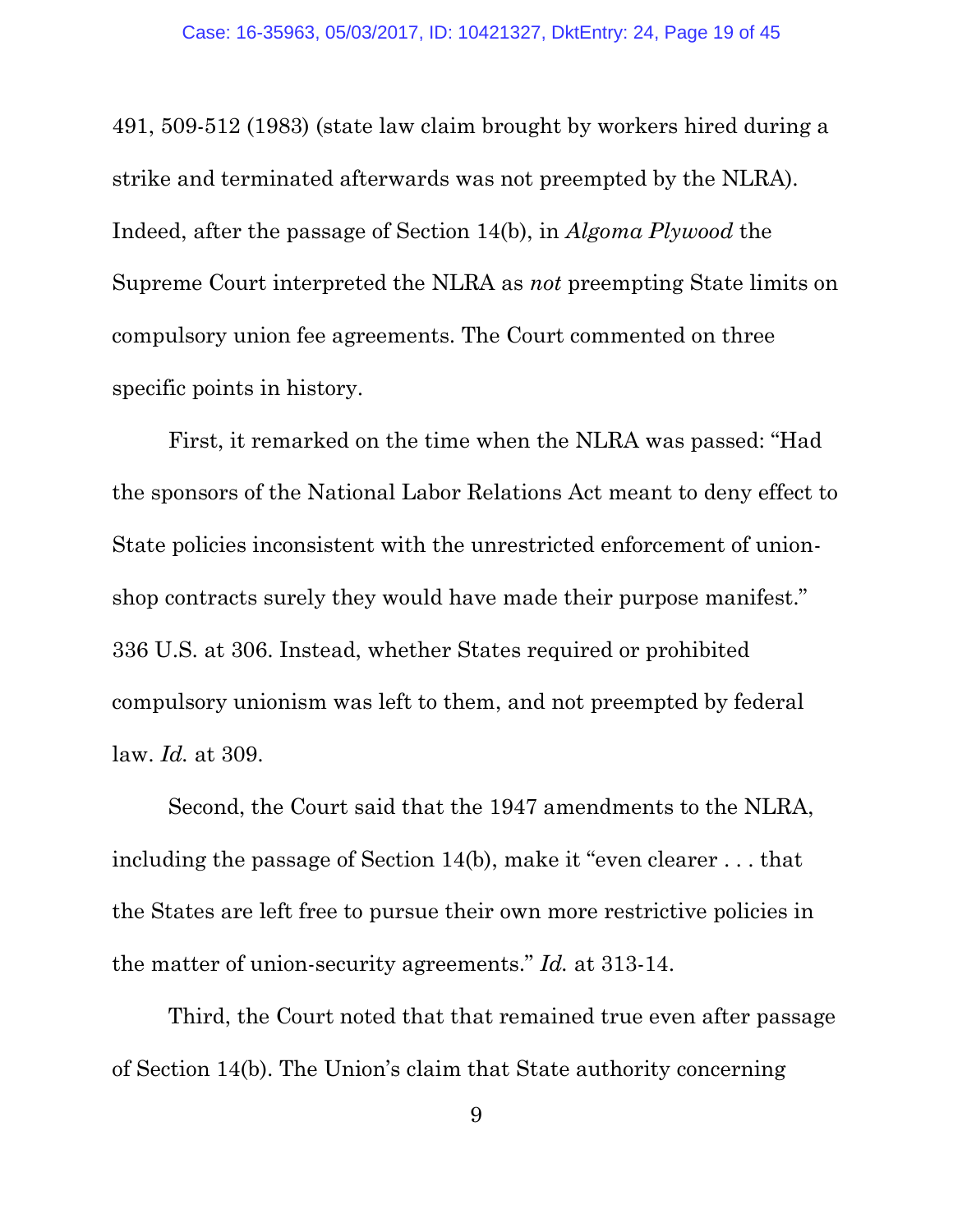compulsory unionism is preempted outside the precise contours of Section 14(b) was specifically rejected: "§ 14(b) was included to forestall the inference that federal policy was to be exclusive." *Id.* at 314. The Supreme Court expansively noted that both Section 8(3) and Section 14(b) are express disclaimers that the NLRA intended to "interfere with State law" dealing with compulsory unionism. *Id.* at 315.

If, as *Algoma Plywood* holds, the States have inherent authority to regulate or prohibit compulsory unionism as they see fit, then the Union's statutory argument should end here. Thus, the Union's claim that Section 14(b) is a "narrow exception" to broad federal preemption under the NLRA is simply wrong. Moreover, as discussed next, the Union's statutory construction of the NLRA is deeply flawed.

#### **B. The Union is wrong about statutory construction.**

The Union argues that the NLRA's authorization of compulsory fees and its provision allowing States to ban such fees are not related. Instead of acknowledging that the two provisions mirror one another, the Union argues that the word "membership" should be given radically different meanings in them: namely, in Section 8(a)(3), "membership" should mean only payment of "whatever share of union dues and fees is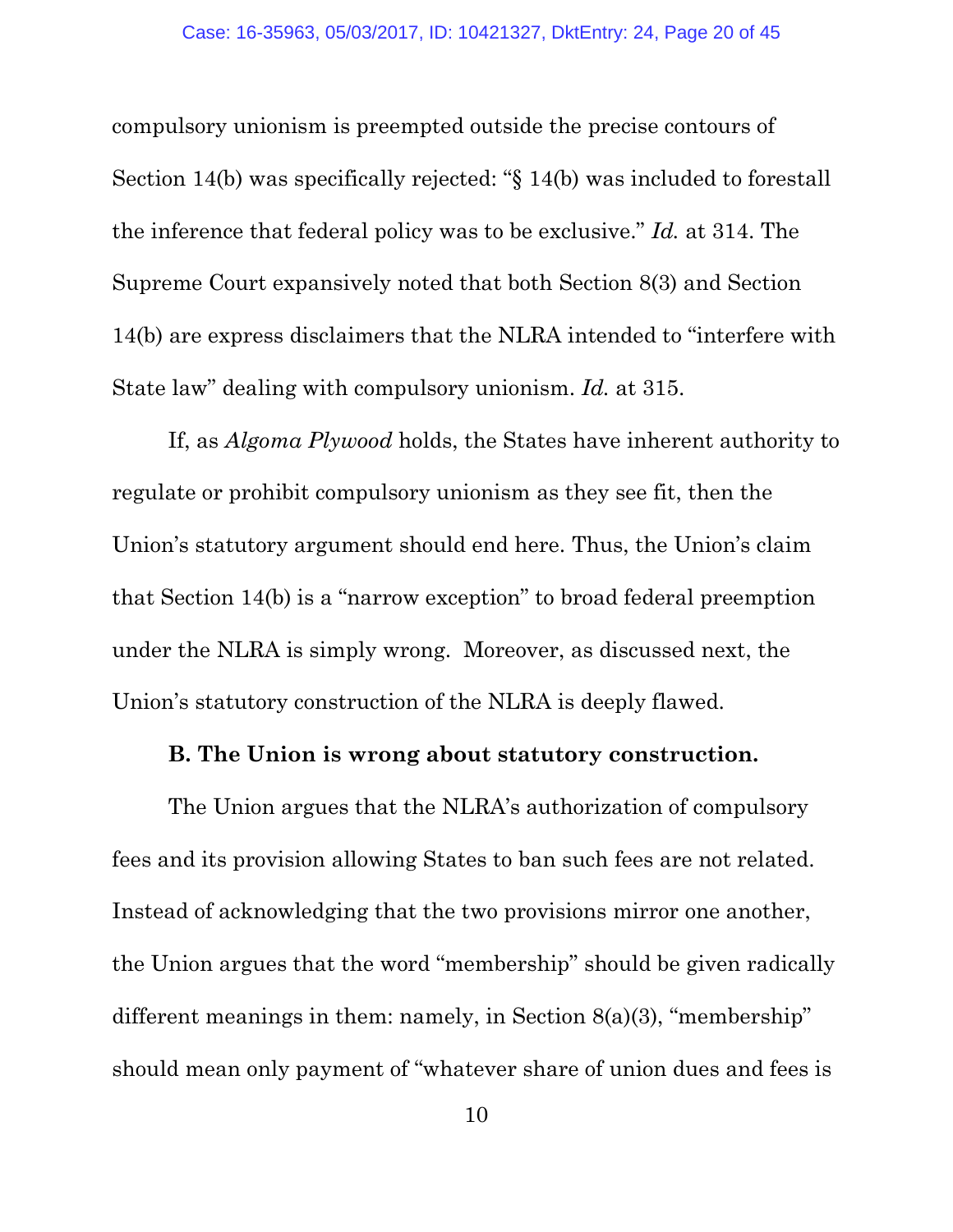used for collective bargaining and contract administration," citing *Communications Workers of America v. Beck*, 487 U.S. 735 (1988), while in Section 14(b) it should mean only "actual union membership" or payment of "*the same* union dues and fees as those paid by members." Union Br. pp. 27, 32-33.

The Union's approach violates two different canons of statutory construction. First, identical words in different parts of the same act are intended to have the same meaning. *See, e.g., Sorenson v. Secretary of the Treasury*, 475 U.S. 851, 860 (1986). Second, every clause of a statute has a purpose, *Duncan v. Walker*, 533 U.S. 167, 174 (2001). The Union's reinterpretation violates these canons by (1) asserting a meaning for the term "membership" in Section 14(b) that is different from that in Sections 7, 8(a)(3) and 8(f), which (2) renders the text of Section 14(b) superfluous.

### 1. Whole Act Rule: Identical Words Have Identical Meaning.

 The language in Section 14(b) is almost identical to language used in NLRA Sections 7 and 8(f), 29 U.S.C. §§ 157 and 158(f), which provisions have been interpreted to require only the financial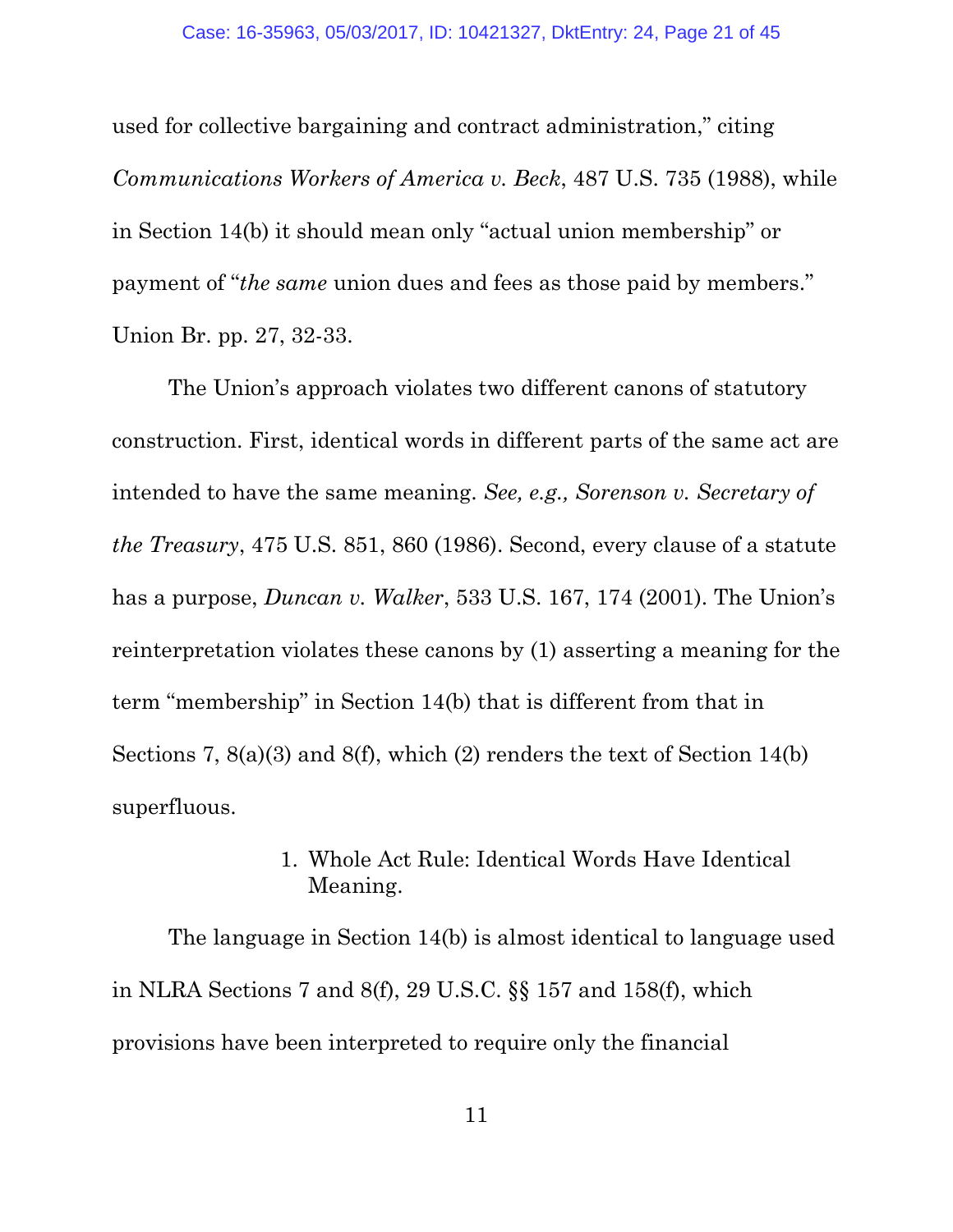"membership" contemplated by *Beck*. Section 14(b) "membership" must

be interpreted to have the same meaning. Section 7 states:

Employees shall have the right to self-organization, to form, join, or assist labor organizations . . . and shall also have the right to refrain from any or all of such activities except to the extent that such right may be affected by *an agreement requiring membership in a labor organization as a condition of employment* as authorized in section  $158(a)(3)$  of this title.

29 U.S.C. § 157 (emphasis added). Section 8(a)(3) allows an employer to make "an agreement with a labor organization . . . to require as a condition of employment membership therein." 29 U.S.C. § 158(a)(3). Section 8(f) permits an employer in the construction industry to enter into an "agreement [that] requires as a condition of employment, membership in such labor organization." 29 U.S.C. § 158(f).<sup>1</sup>

The word "membership" in Sections 7, 8(a)(3), and 8(f) has the same meaning: financial membership, that is "dues that are periodic, uniformly imposed, and not devoted to a purpose that is inimical to public policy," *Electrical Workers, Local 48* (*Kingston Constructors)*, 332 N.L.R.B. 1492, 1496 (2000) (footnote omitted), which includes agency

 $\overline{a}$ 

<sup>1</sup> The membership agreements authorized by Section 8(f) differ from those authorized by Section 8(a)(3) only in that membership can be required seven days after beginning employment, as opposed to thirty days under Section 8(a)(3).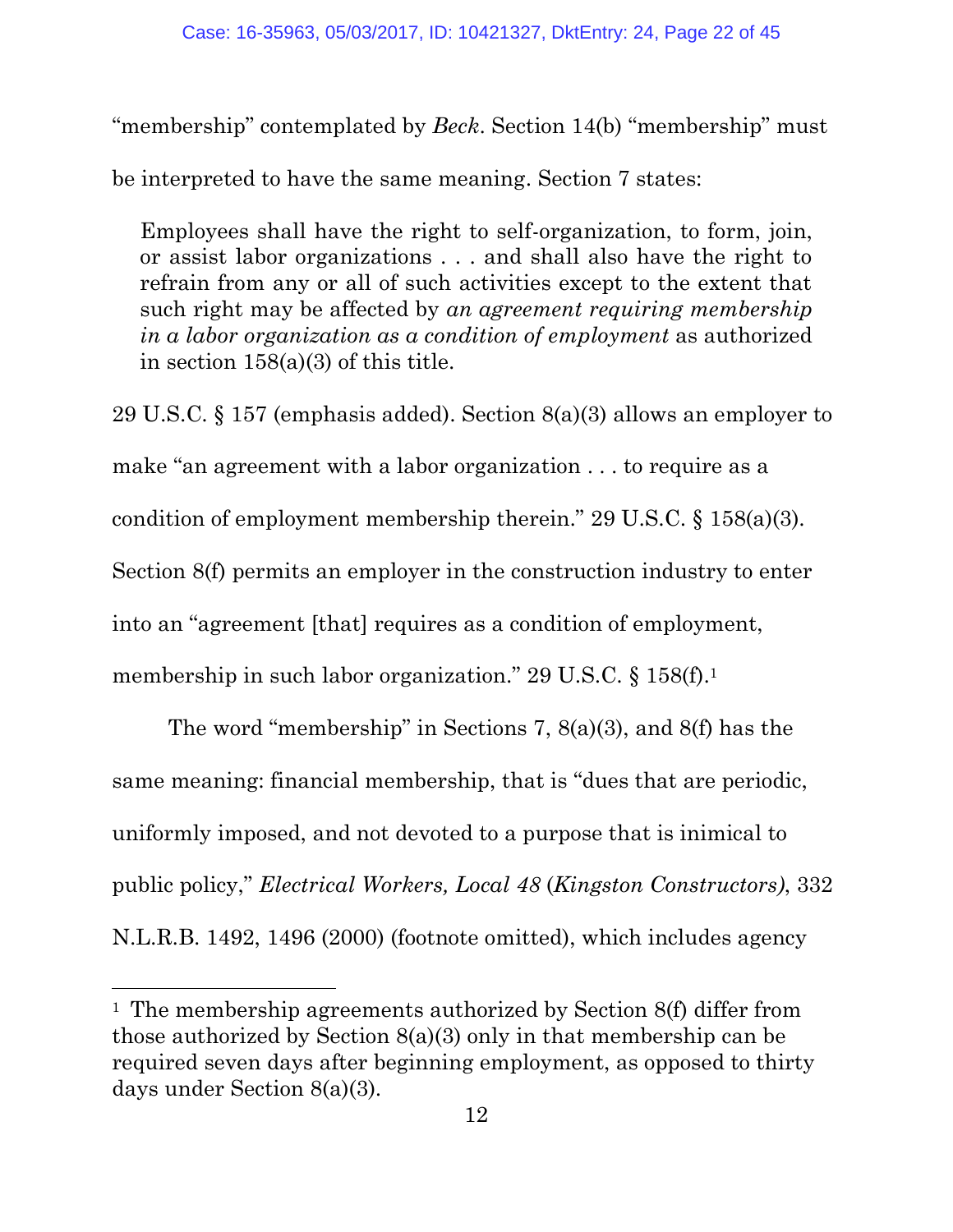fees, *Marquez v. Screen Actors Guild,* 525 U.S. 33, 36-38 (1998); *NLRB* 

*v. General Motors Corp.,* 373 U.S. 734, 742-43 (1963). Indeed, Section 7

expressly references Section 8(a)(3). *See* 29 U.S.C. § 157.

Section 14(b) uses language almost identical to that used in NLRA

Sections 7 and 8(f) to refer to membership agreements authorized by

Section  $8(a)(3)$ :

Nothing in this subchapter shall be construed as authorizing the execution or application of *agreements requiring membership in a labor organization as a condition of employment* in any State or Territory in which such execution or application is prohibited by State or Territorial law.

29 U.S.C. § 164(b) (emphasis added). These similarities and crossreferences make clear that Congress was referring to the same thing in all three sections: the "membership" requirement of Section 8(a)(3). The word "membership" in Section 14(b) thus includes the compulsory fees authorized by Section 8(a)(3), just as it does in Sections 7 and 8(f).

 To state the point conversely, to accept the Union's position, the Court would have to accept not only that "membership" has a meaning in Section 14(b) different from that in Section 8(a)(3)—which is illogical—but that "membership" has a meaning in Section 14(b)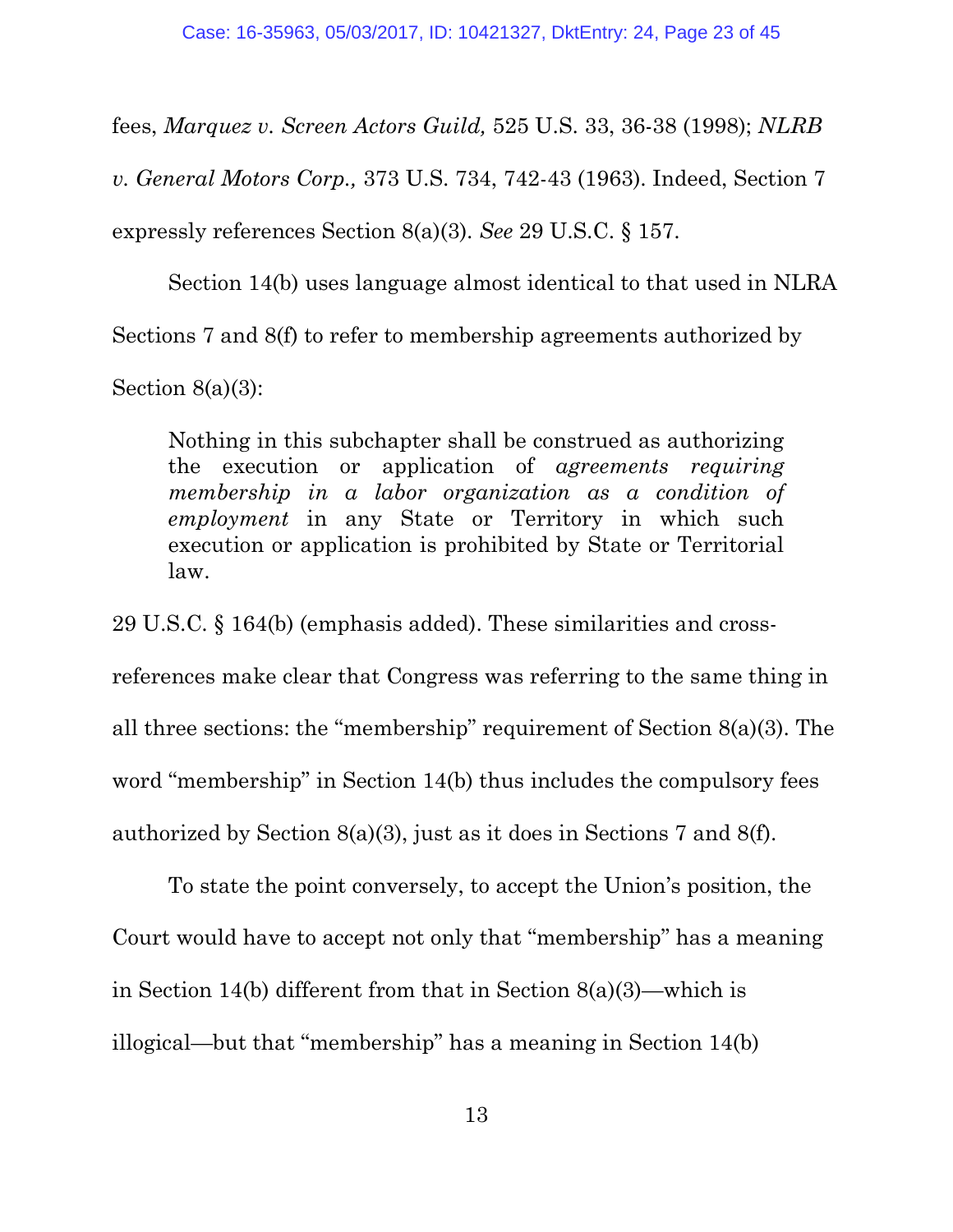different from that in both Sections 7 and 8(f). That construct makes even less sense, especially given that the *same phrase* is used in both Section 7and Section 14(b): "agreement[s] requiring membership in a labor organization as a condition of employment." 29 U.S.C. §§ 157, 164(b). That phrase in both sections must refer to the same "membership agreement," i.e., the membership agreement "authorized in section 158(a)(3) of this title," 29 U.S.C. § 157.

Moreover, *both* Section 8(a)(3), authorizing forced "membership" agreements, and Section 14(b), allowing States to prohibit them, were added to the NLRA by Congress in the 1947 Taft-Hartley Act. In *Beck*, the Supreme Court held that the 1947 "Congress understood § 8(a)(3) to afford nonmembers adequate protection by authorizing the collection of only those fees necessary to finance collective-bargaining activities . . . ." 487 U.S. at 759 (quote from the part of *Beck* dealing with Taft-Hartley's legislative history). *Beck* did not amend the NLRA, it merely construed what Congress intended in enacting Taft-Hartley.

 Thus, even before *Beck*, agreements requiring nonmembers to pay the equivalent of full union dues were unlawful under the NLRA, but the Supreme Court had not yet so held. Section 14(b) was not a nullity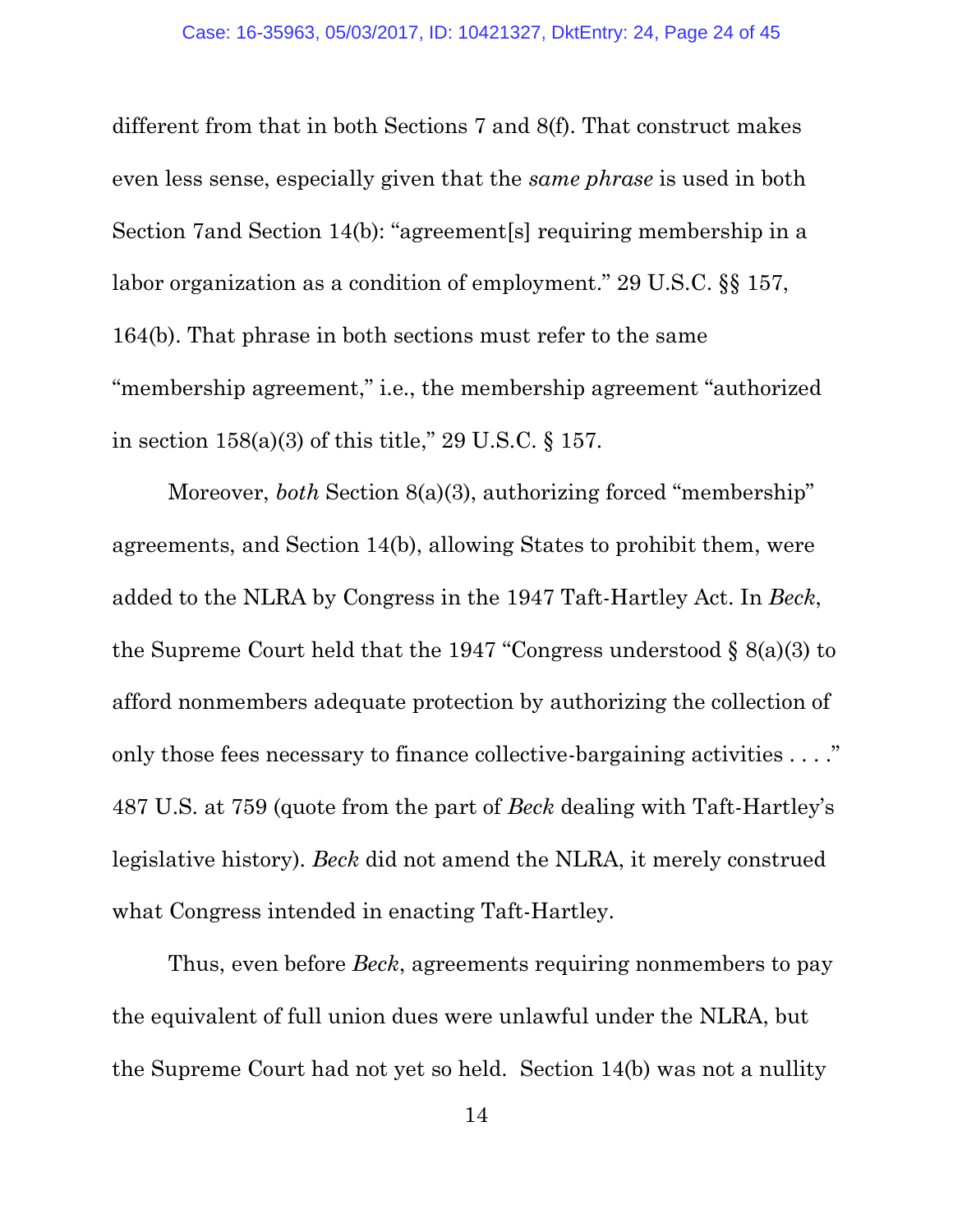then and is not now, but rather was intended by Congress to leave States "free to pursue their own more restrictive policies in the matter of union-security agreements." *Algoma Plywood*, 336 U.S. at 313-14. Both before and after *Beck*, "the agreements requiring 'membership' in a labor union which are expressly permitted by the [Section 8(a)(3)] proviso are the same 'membership' agreements expressly placed within the reach of state law by § 14(b)," *Retail Clerks Int'l Ass'n, Local 1625 v. Schermerhorn*, 373 U.S. 746, 751 (1963), i.e., the "union shop," the "agency shop," and so-called "fair share" agreements limited to the costs of collective bargaining and contract administration.

2. Whole Act Rule: Every Clause Has Meaning.

Because "membership" in Sections 7 and 8(a)(3) has been construed by the Supreme Court as financial core "membership" only, limited to the costs of exclusive representation, *see Beck*, 487 U.S. at 762-63, the Union's statutory construction would render Section 14(b) superfluous. That is, if the only membership that can be required by Section 8(a)(3) is payment of the *Beck* amount (and the requirements of formal union membership and full dues are prohibited), the Union's interpretation of Section 14(b) only allows States to prohibit what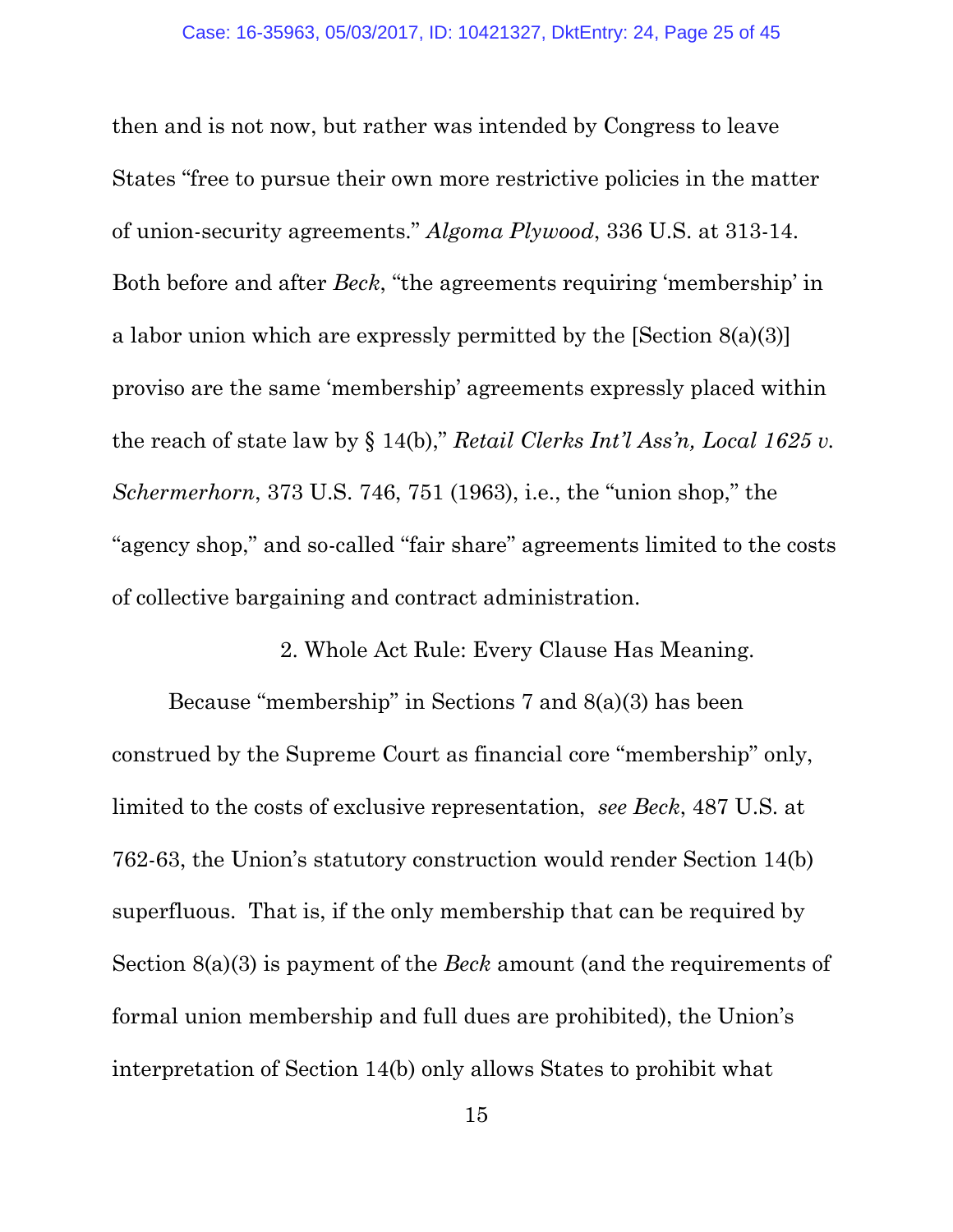Section 8(a)(3) already prohibits. As a result, Section 14(b) would have no meaning and affirm no authority in the States. If Section 14(b) means nothing, the Union would be free to avoid the natural consequences of its overpriced dues and its unpopularity with the unit's workers.

Thus, the plain text of these provisions, read pursuant to these two canons of statutory interpretation, shows that whatever compulsion an employer and union might impose pursuant to Sections 7, 8(a)(3), and 8(f) as an exception to the Section 7 policy of voluntary unionism, that permission is subject to veto by the States by virtue of Section 14(b).

### **II. The Idaho Right to Work Law Does Not Effect an Unconstitutional Taking.**

The Union argues that, if not preempted, Idaho's Right to Work law causes an unconstitutional "taking" of its services because the law prohibits the Union from compelling compensation from nonmembers for services performed pursuant to its federally mandated duty of fair representation. This argument fails for many reasons, not the least of which is the fact that "unions have no constitutional entitlement to the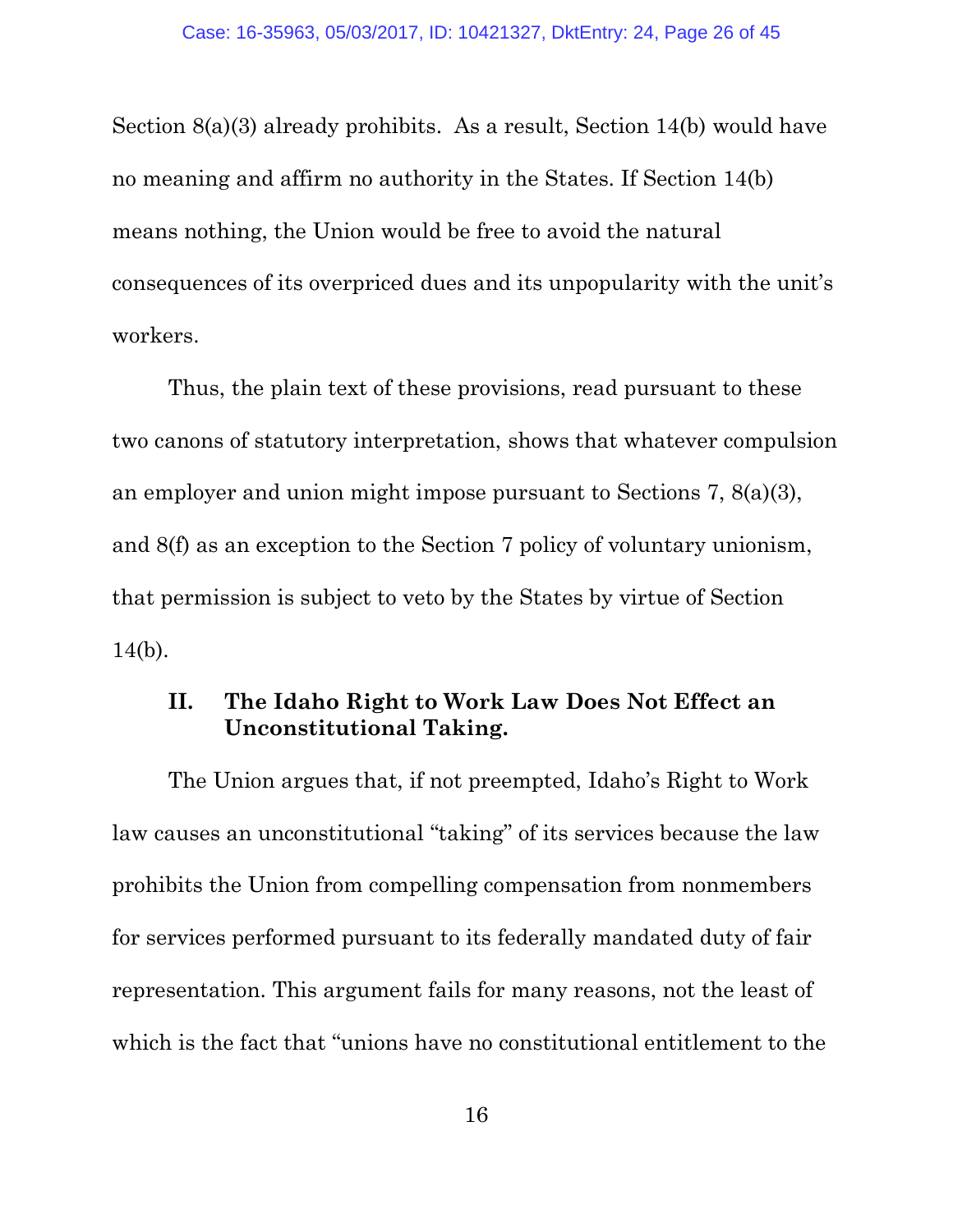fees of nonmember-employees." *Davenport v. Wash. Educ. Ass'n,* 551 U.S. 177, 185 (2007).<sup>2</sup> Most of these reasons are cogently explained in the district court's decision, and by the Idaho Attorney General's brief. However, we submit the following additional points for the Court's consideration.

### **A. The Union's dependence on dissents should be rejected.**

The Union asks this Court to adopt the reasoning of the dissenting judges in the Seventh Circuit's holding in *Sweeney v. Pence*, 767 F.3d 654 (7th Cir. 2014) (2-1 decision). There, the Seventh Circuit held that a Right to Work law does not take property from a union. Rather, a union acting as an exclusive bargaining agent is "fully and adequately compensated by its rights as the sole and exclusive member at the negotiating table." *Id.* at 666. Moreover, as *Sweeney* points out, seven of  $\overline{a}$ <sup>2</sup> Although *Davenport* addressed a First Amendment claim arising in the public sector, it applies equally on this point to the private sector. *Davenport's* proposition that unions have no constitutional entitlement to the fees of nonmembers relied upon a private sector case, *Lincoln Federal Labor Union No. 19129 v. N.W. Iron & Metal Co.*, 335 U.S. 525 (1949). 551 U.S. at 185. In *Lincoln Federal*, the Court upheld state Right to Work laws, reasoning that "[t]here cannot be wrung from a

constitutional right of workers to assemble to discuss improvement of their own working standards, a further constitutional right to drive from remunerative employment all other persons who will not or can not, participate in union assemblies." 335 U.S. at 531.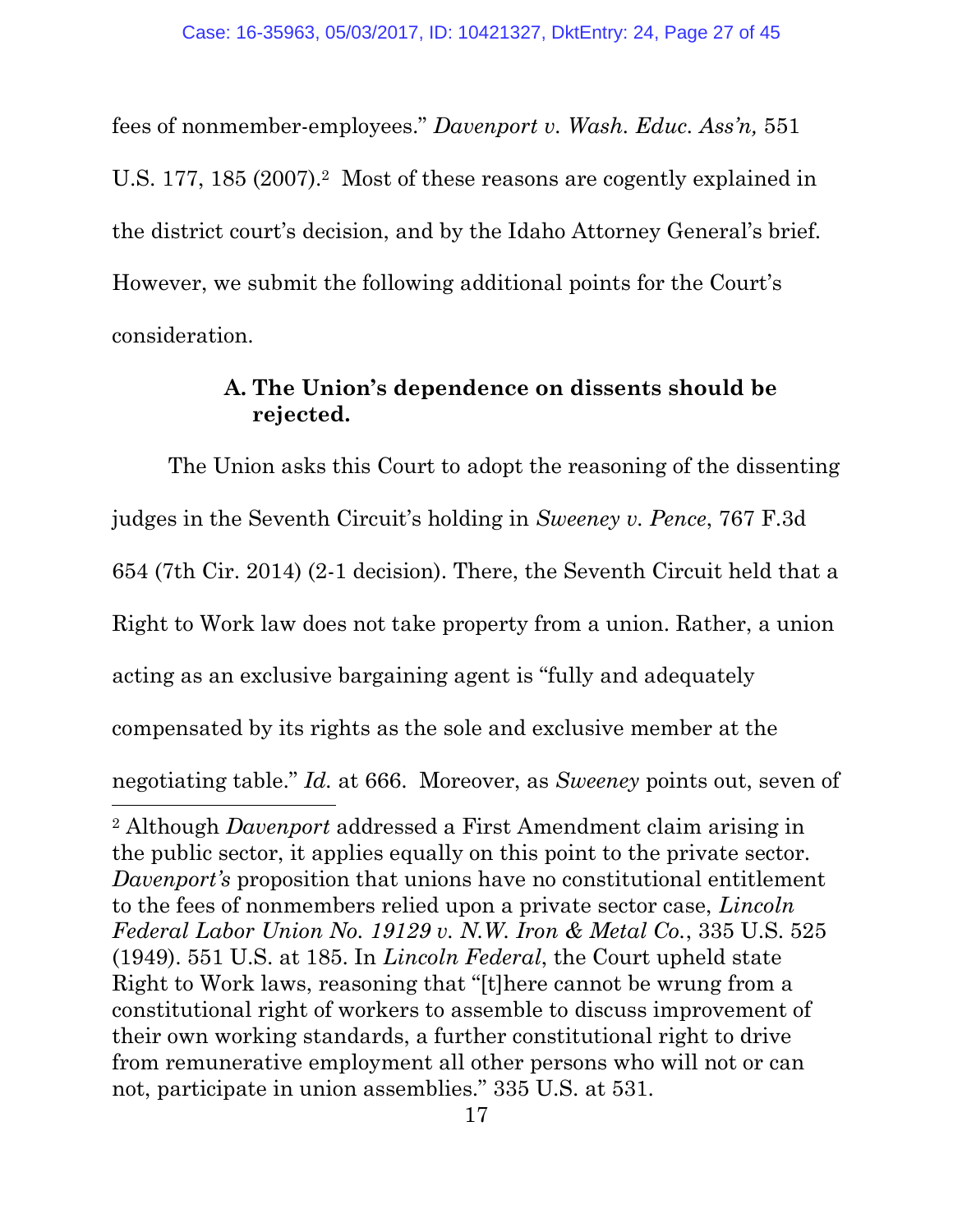the state Right to Work laws in effect when Taft-Hartley was enacted and *Lincoln Federal Labor Union No. 19129 v. N.W. Iron & Metal Co*., 335 U.S. 525 (1949), was decided, banned compulsory payment of union dues or fees. 767 F.3d at 662-63. Although *Lincoln Federal* did not decide a Takings Clause claim, it thus made clear that Congress can constitutionally condition the privilege of exclusive representation upon the States having authority to ban compulsory union fees.

The Union wants this Court to ignore *Sweeney*'s majority opinion in favor of its dissenting opinion, citing the dissents from denial of en banc reconsideration in that case. Union Br. pp. 3, 41-42 & 44. That argument is now undercut because the judges who dissented from the denial of en banc reconsideration in *Sweeney* have since declined to revisit the issue en banc in *International Union of Operating Engineers Local 139 v. Schimel*, 210 F. Supp. 3d 1088 (E.D. Wis. 2016), *petition for initial hearing en banc denied*, No. 16-3736 & 16-3834 (7th Cir. Apr. 10, 2017) (Order). In *Schimel*, the district court followed *Sweeney* in upholding Wisconsin's Right to Work law against the same claims that the Union makes here. 210 F. Supp. 3d at 1097. Thus, the Seventh Circuit's holding in *Sweeney* remains undisturbed, and the Union's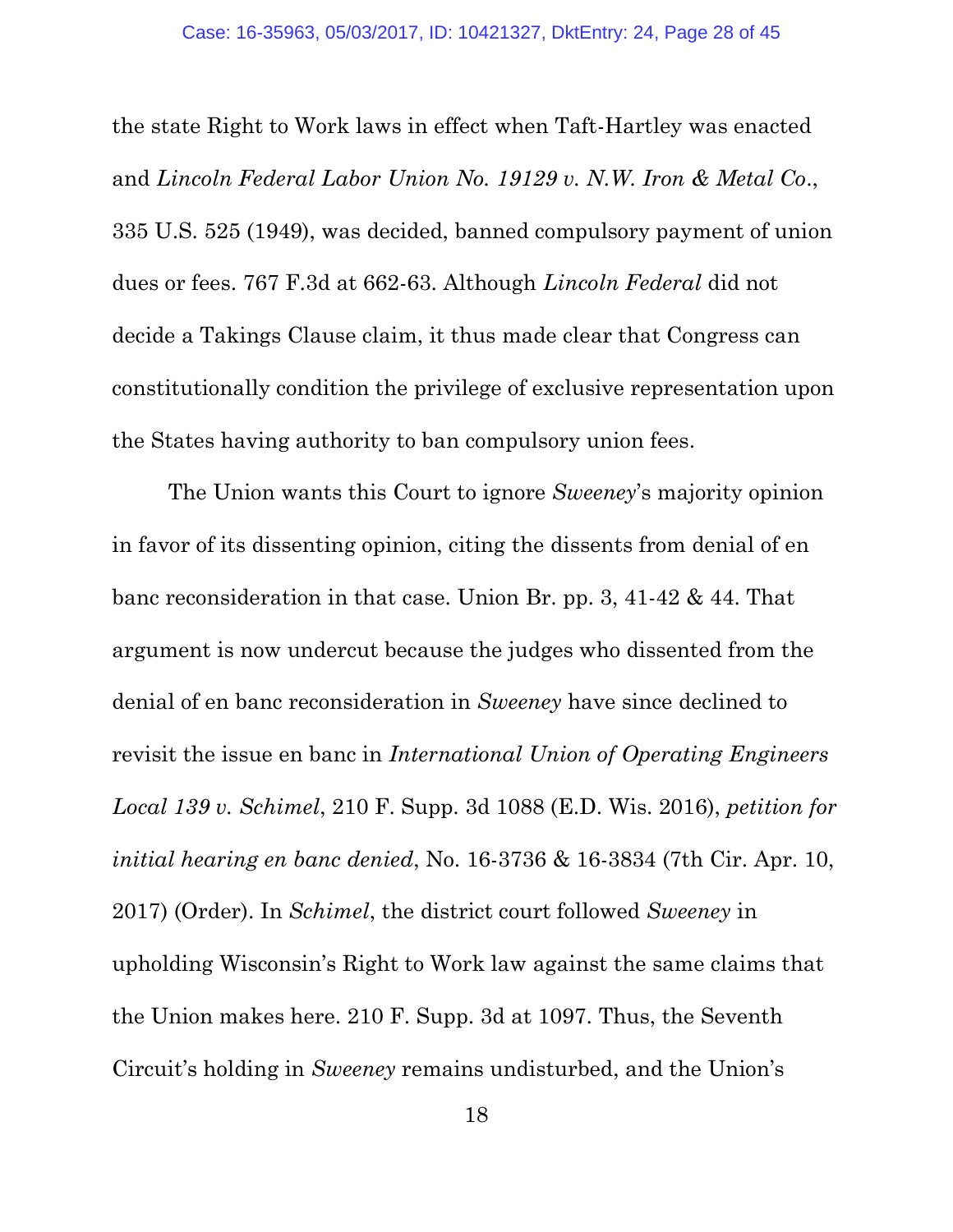speculation regarding the dissenting judges in *Sweeney* should be disregarded.

### **B. An unconstitutional taking presupposes something was taken.**

The Union's argument is premised on the assertion that the property at issue is the services it provides nonmembers. This definition of property is too narrow. Where, as here, a "property owner" possesses a "full bundle of property rights," the "bundle" must be analyzed as a whole, and "the destruction of one 'strand' of the bundle is not a taking." *Tahoe-Sierra Pres. Council, Inc. v. Tahoe Reg'l Planning Agency*, 535 U.S. 302, 327 (2002) (quoting *Andrus v. Allard*, 444 U.S. 51, 65-66 (1979)); *see Penn Cent. Transp. Co. v. City of N.Y.,* 438 U.S. 104, 130-31 (1978).

The Union's property right is not merely the "strand" of the duty of fair representation, but the federal grant of exclusive representation in its entirety. When properly framed, the proposition that something was "given" to nonmember employees and "taken" from the Union is unconvincing. Rather, the Union is provided with substantial benefits of exclusive representation with the qualification that it must perform a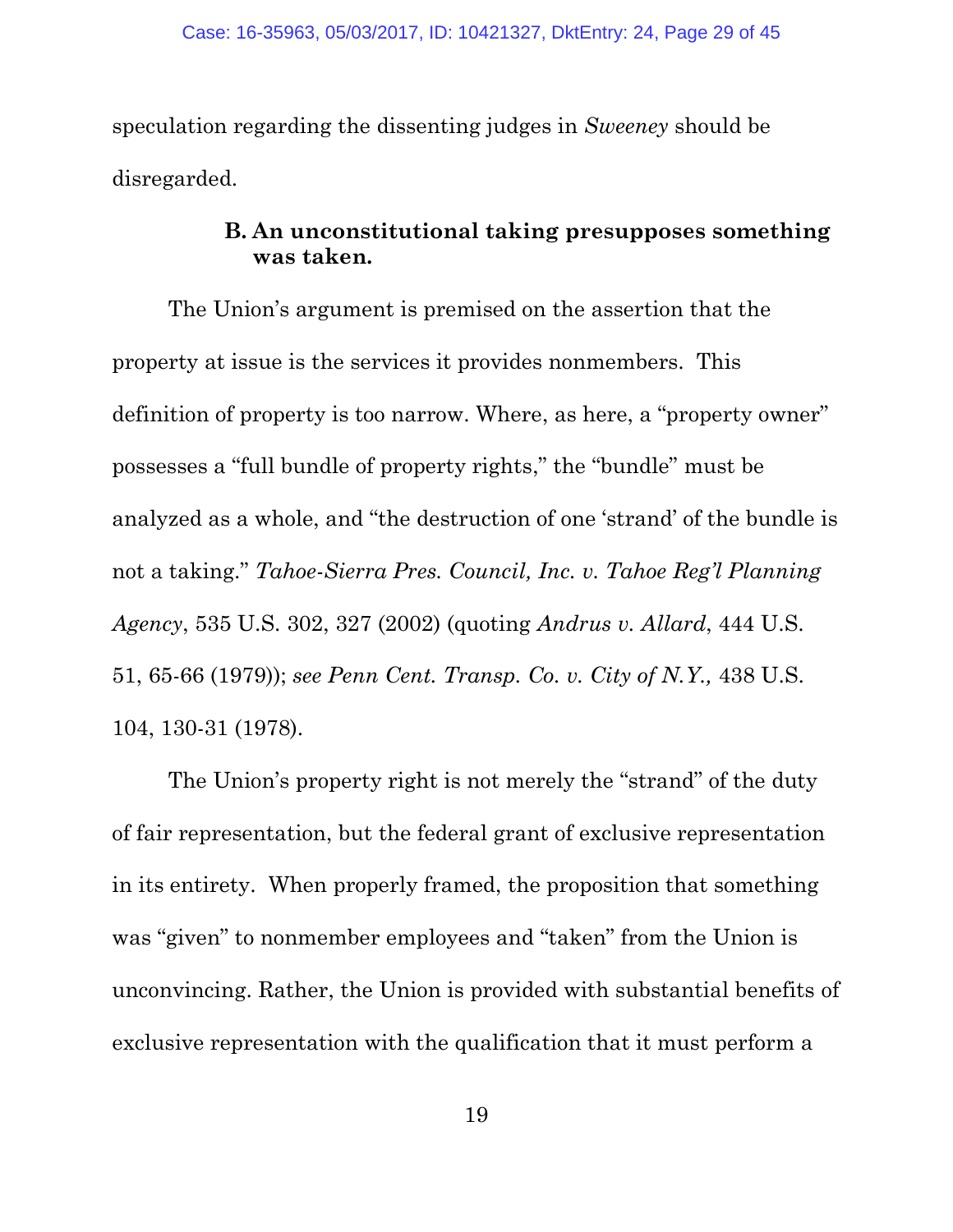minimum duty of fair representation for its designation as the exclusive representative to be constitutionally sound. *Steele v. Louisville & Nashville R.R.*, 323 U.S. 192, 198 (1944) (constitutional questions arise when a union possesses exclusive representation powers "without any commensurate statutory duty toward" the employees so represented).

The argument that nonmembers are "given" anything by the Union is tenuous. A superior employee might well prefer to be his own representative, but finds himself, as a result of exclusive representation, bereft of the "power to order his own relations with his employer," *NLRB v. Allis-Chalmers Mfg. Co.*, 388 U.S. 175, 180 (1967). The superior employee finds that his interests are "subordinated to the collective interests of all employees in the bargaining unit." *Alexander v. Gardner-Denver Co.*, 415 U.S. 36, 58 n.19 (1974). As Professor Summers concluded:

The individual employee loses almost entirely his freedom to contract. He is barred from bargaining on his own behalf or through any other representative, and he is bound by the agreement made by the majority union even when he is not a member, prefers individual bargaining, and opposes the specific terms negotiated by the union.

20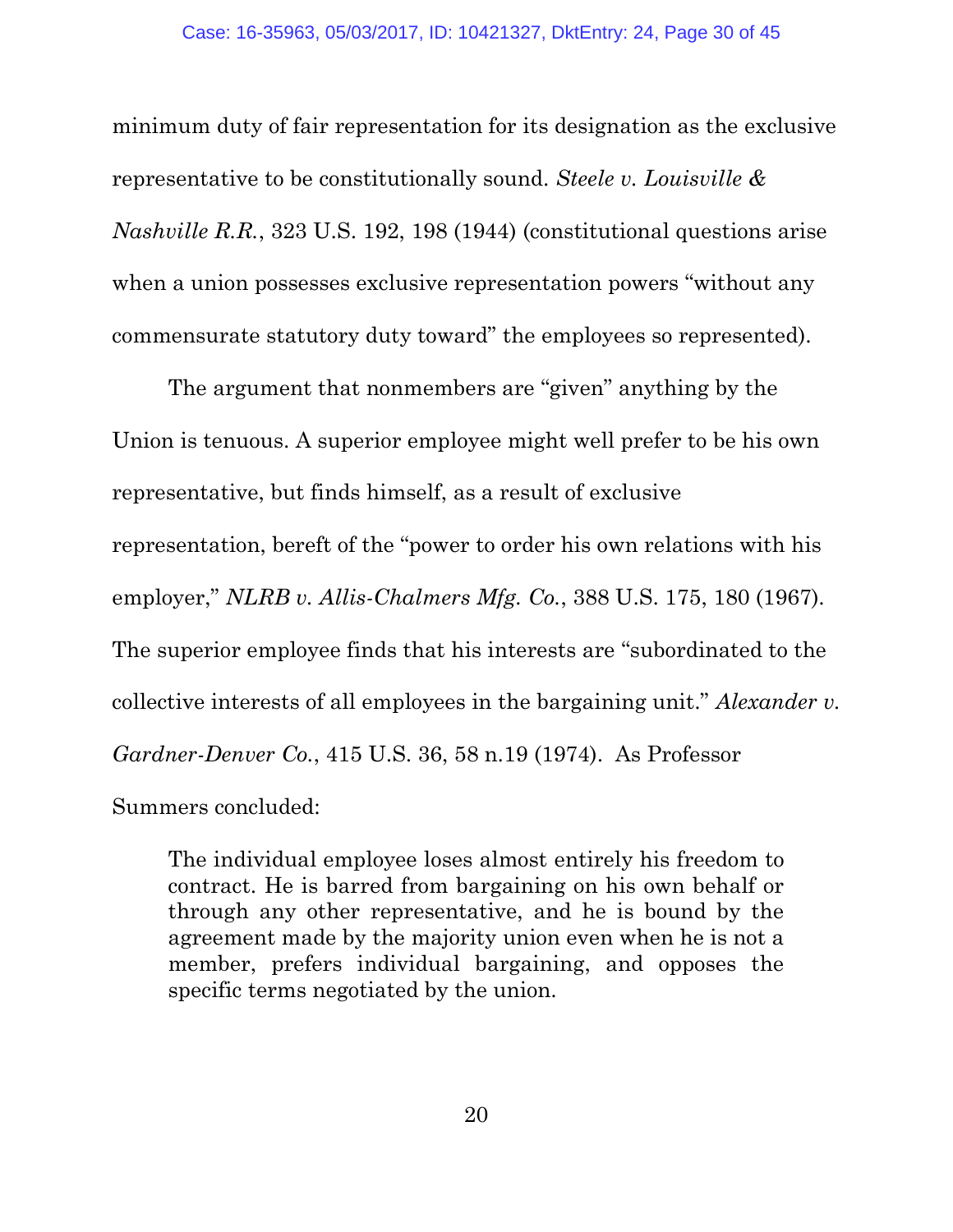Clyde W. Summers, *Collective Agreements and the Law of Contracts*, 78 YALE L.J. 525, 531 (1969) (footnote omitted).

Worse, very little is required of unions when it comes to protecting individual employees against any arbitrary treatment created by their monopoly position. Unions violate the "arbitrary" prong of the duty of fair representation only if their actions are so far outside the range of reasonableness as to be irrational. *ALPA v. O'Neill*, 499 U.S. 65 (1991).

The value of the union "ride" has also been questioned by the U.S. Supreme Court. In *Harris v. Quinn,* 134 S. Ct. 2618, 2636 (2014), the Court noted that the argued benefit of union representation "is not enough to justify an agency fee." There is no assumption that the union deserves reimbursement for its bargaining expenses. Rather, the union carries the burden of showing that those expenses are not adequately funded by voluntary dues. *Id.* at 2641.

Rather than "taking" anything from the Union, exclusive representation confers substantial benefits on it. Exclusive representation status comes with valuable perks. It grants a union the power to bargain for all unit employees to the exclusion of any individual members of the unit. "The loss of individual rights for the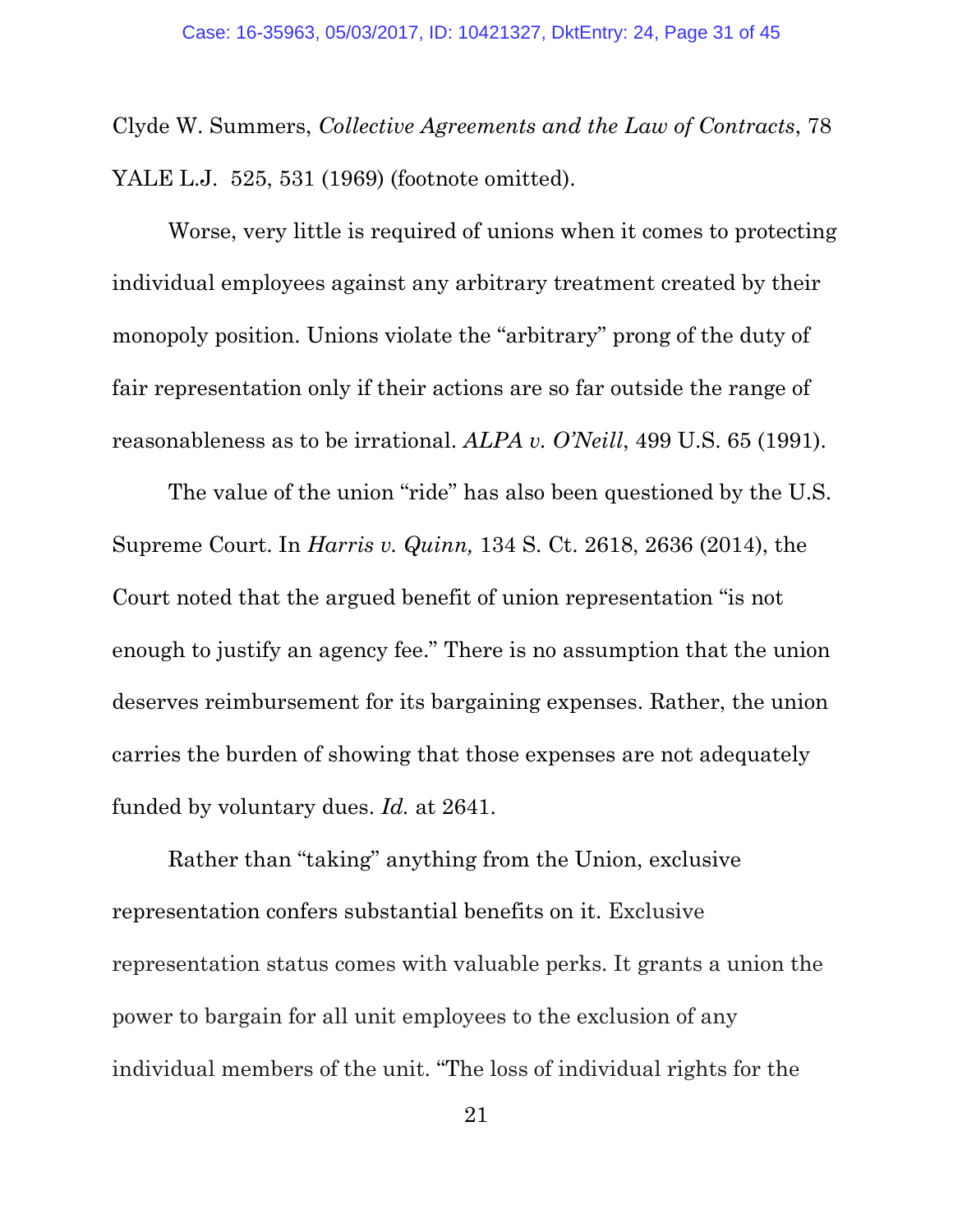greater benefit of the group results in a *tremendous increase in the power* of the representative of the group—*the union*." *Am. Commc'ns Ass'n v. Douds*, 339 U.S. 382, 401 (1950) (emphasis added). An exclusive bargaining representative also has the power to compel employers to bargain with it, 29 U.S.C. § 158(d), whether an employer wants to or not. Employers can neither change their employment policies without first haggling with the union, *Litton Financial Printing Division v. NLRB*, 501 U.S. 190, 198 (1991), nor deal directly with their employees individually or through organizations other than the exclusive representative, *Allis-Chalmers*, 388 U.S. at 180.

Unions use these federally conferred powers to obtain things from employers that benefit unions and their officials. For example, exclusive representatives often cajole employers to fund union healthcare and pension plans, where union officials sit as paid trustees, *see* 29 U.S.C. § 186(c)(5)-(8), that employers might not otherwise fund. Exclusive representatives often bargain for special privileges for their agents and officials, such as superseniority, *see Electric Workers IUE, Local 663 (Gulton Electro Voice)*, 276 N.L.R.B. 1043, 1045 (1985), and for the right to conduct union business on work time, *IAM, Local Lodge 964 v. BF*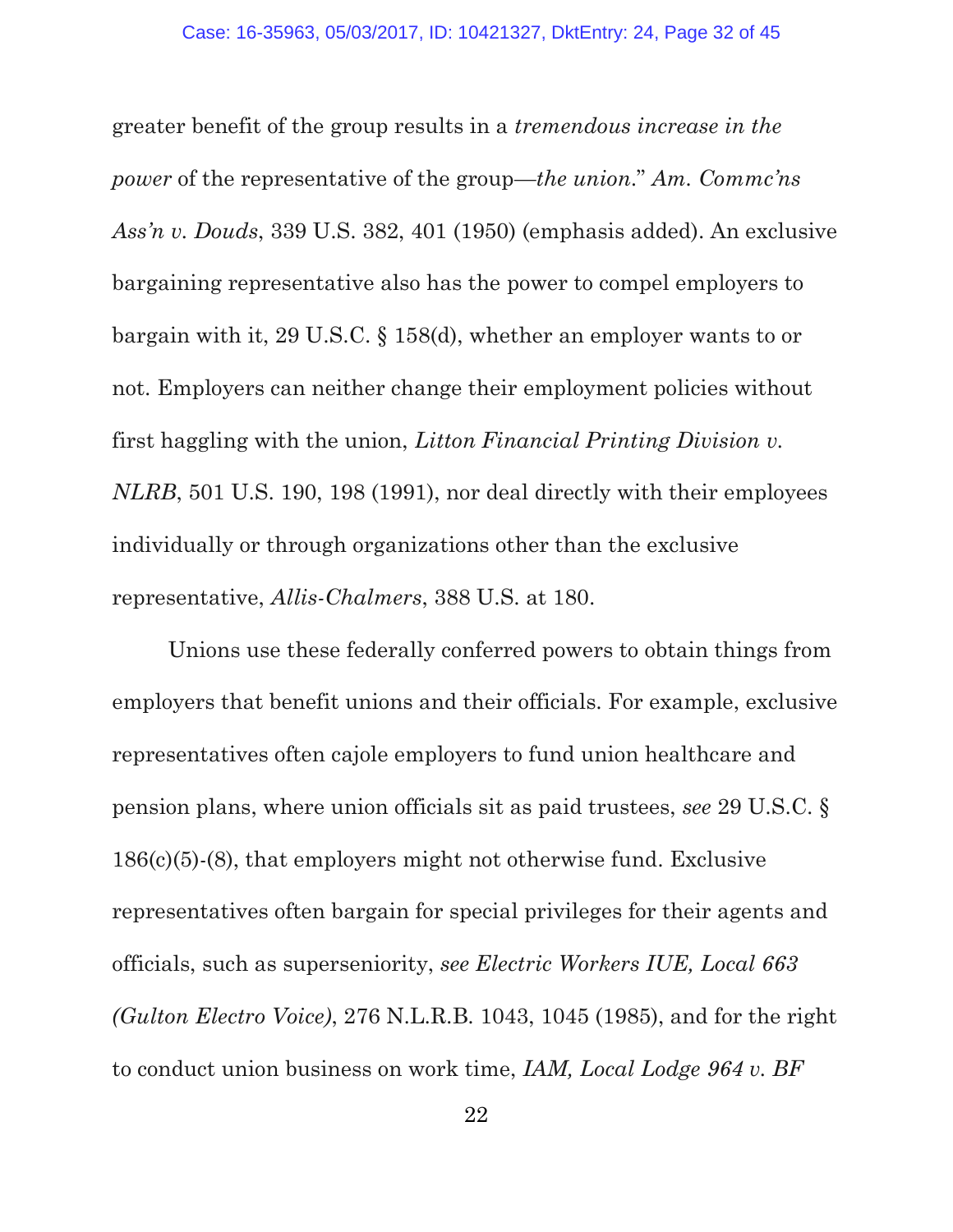*Goodrich Aerospace Aerostructures Group,* 387 F.3d 1046, 1058-59 (9th Cir. 2004).

Exclusive representative status facilitates a union's ability to recruit and retain dues paying members. Employees are far more likely to join and support a union that has sole authority to deal with their employer, as opposed to a union that does not. Exclusive representatives also bargain for employer assistance with recruiting members, such as by providing personal information about employees, *Tenneco Automotive, Inc*., 357 N.L.R.B. 953, 954-56 (2011), and assistance collecting union dues from employees' wages, 29 U.S.C. §  $186(c)(4)$ . The latter practice is a particular boon for unions, as these wage deductions can be (and almost always are) made irrevocable for one year. *Id*.

Thus, the notion that Right to Work laws "confiscate" union property in exchange for no benefits or compensation is both absurd and wrong, as recognized by the Seventh Circuit in *Sweeney*, 767 F.3d at 666 ("the union is justly compensated by federal law's grant to the Union the right to bargain exclusively with the employer").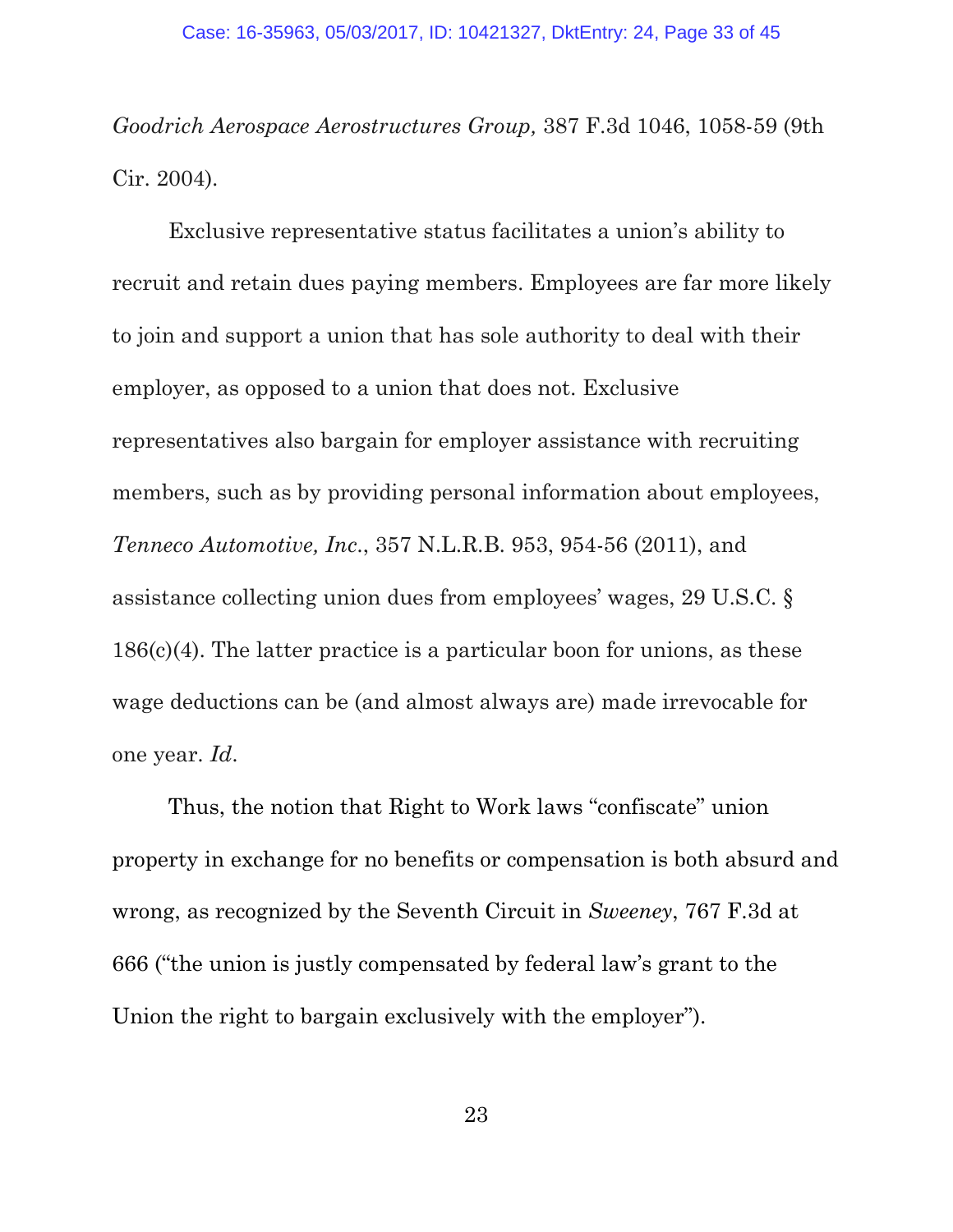#### **C. Idaho's Right to Work law takes no property.**

The Takings Clause of the Fifth Amendment states that "private property [shall not] be taken for public use, without just compensation." U.S. Const. amend. V. To constitute a taking under the Fifth Amendment, private property must be: (1) taken; (2) for public use; and (3) without just compensation. The portion of Idaho's Right to Work law the Union challenges simply provides: "[n]o person shall be required, as a condition of employment or continuation of employment . . . to pay any dues, fees, assessments, or other charges of any kind or amount to a labor organization  $\dots$ ." Idaho Code § 44-2003(3). This provision neither takes any property nor compels any service. Instead, it *prevents* a forced taking, namely, the taking of dues, fees, assessments, or charges from individual employees as a condition of their employment. *See Davenport*, 551 U.S. at 185. Thus, the Union seeks to strike down as a violation of the Takings Clause a statute that, in fact, takes nothing, but rather protects the private property of individual employees from union confiscation.

The ostensible "taking" of which the Union complains is the services it is required to provide to nonmembers as a condition of its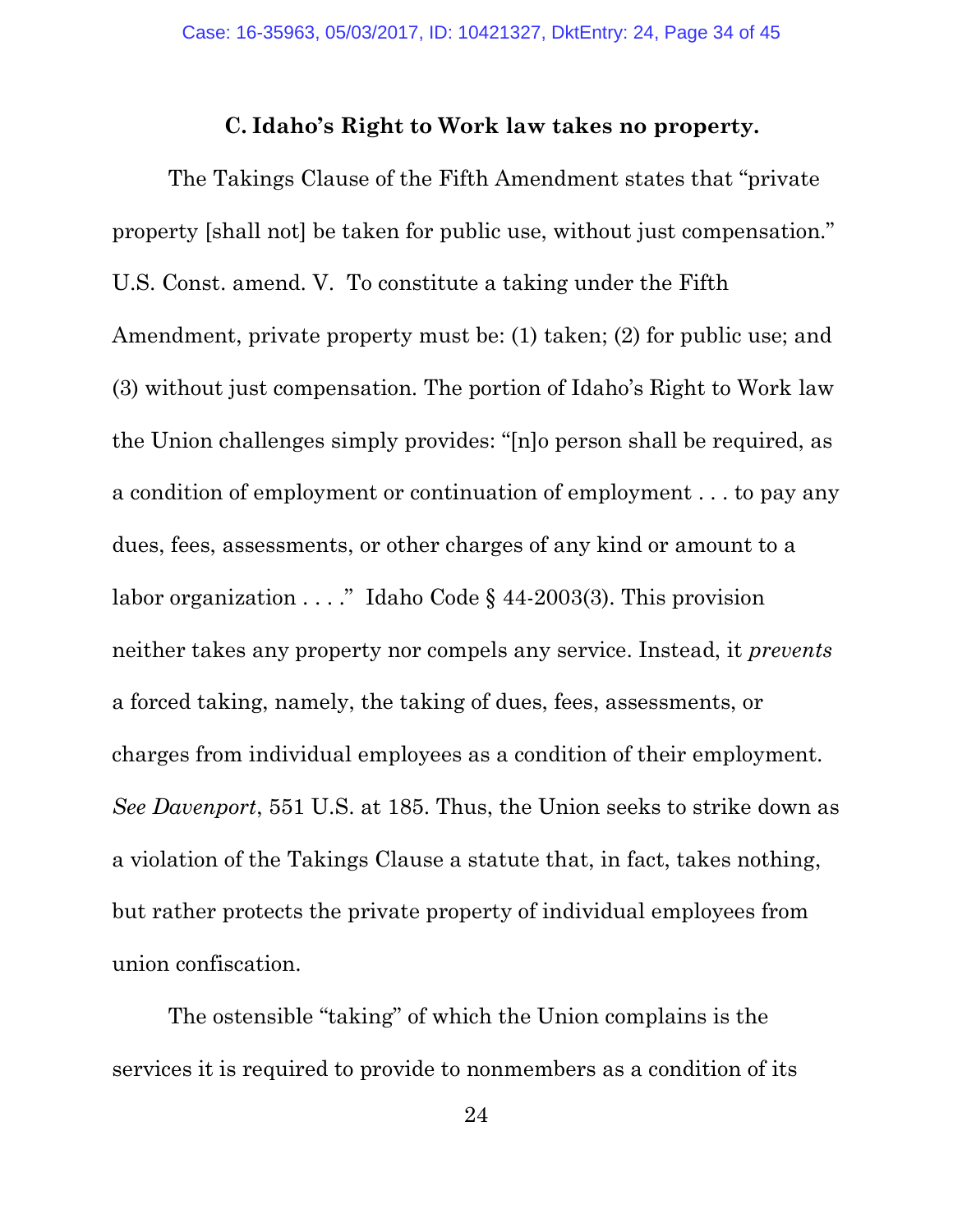chosen status as exclusive representative of their bargaining unit by the duty of fair representation that accompanies that status. This duty of fair representation is required, *not by the Idaho statute*, but by Section 9(a) of the NLRA, 29 U.S.C. § 159(a). *See Breininger v. Sheet Metal Workers Int'l Ass'n Local Union No. 6*, 493 U.S. 67, 86-87 (1989). Thus, the proper targets for the Union's challenge are Congress and the NLRA, which authorize both the Union's exclusive representation and its concomitant duty of fair representation. *Ford Motor Co. v. Huffman*, 345 U.S. 330, 337 (1953); *see also Sweeney,* 767 F.3d at 666 (because the NLRA, not state law, requires the duty of fair representation, the Indiana Right to Work law did not "take" property from the union merely by banning compulsory fees).

Assuming, *arguendo*, that Idaho's Right to Work law were the source of the Union's claims, it still takes nothing, for the Union seeks more than the NLRA actually provides. The NLRA does not guarantee exclusive representatives compulsory fees, even in states that lack Right to Work protections, for an employer's duty to bargain with a union "does not compel either party to agree to a proposal." 29 U.S.C. § 158(d). Employers can refuse to enter into a compulsory fee agreement.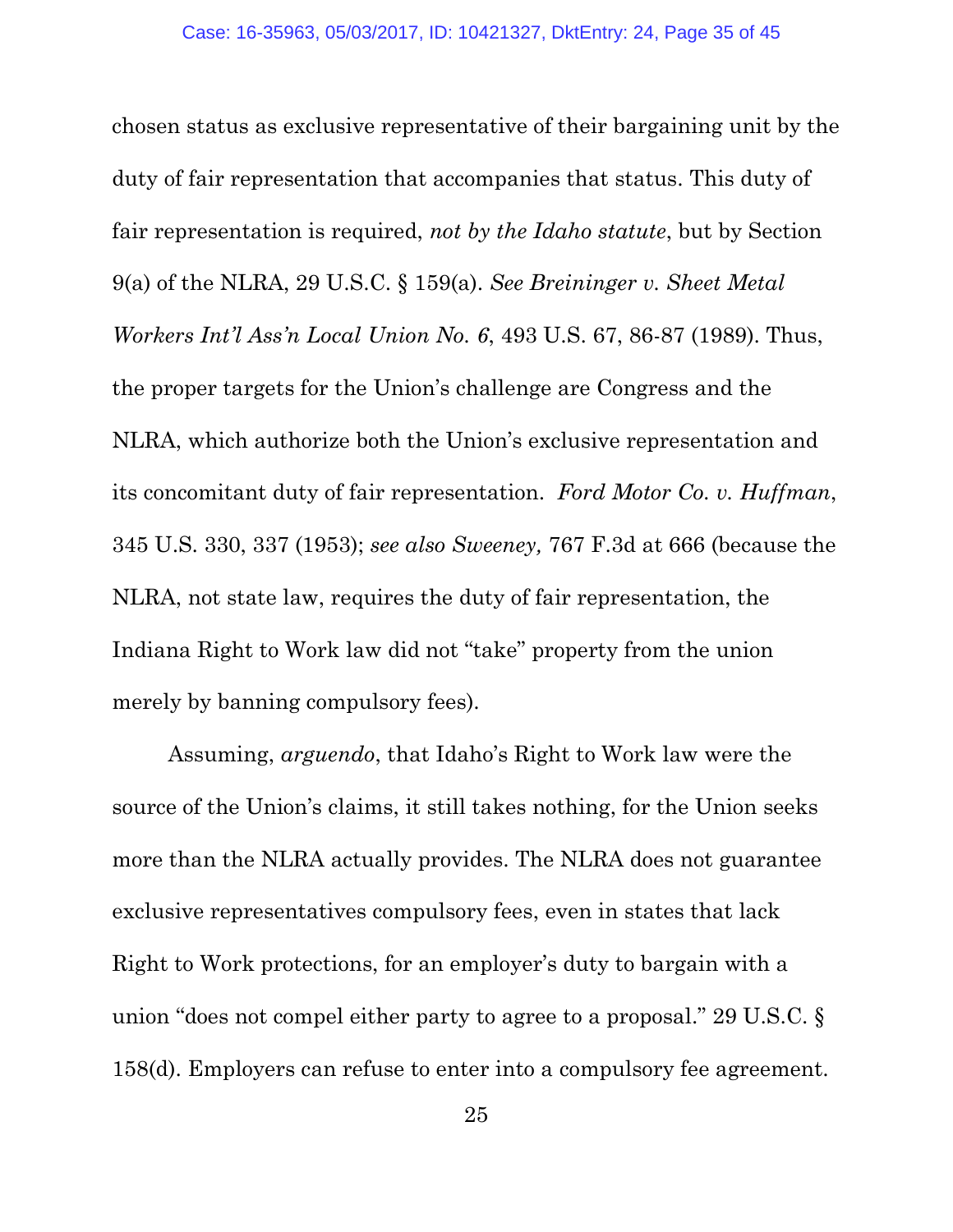S*ee Phelps Dodge Specialty Copper Prods. Co.*, 337 N.L.R.B. 455 (2002). Employees can also rescind compulsory fee requirements through a deauthorization election under NLRA Section 159(e), 29 U.S.C. § 159(e); *e.g., Great Atl. & Pac. Tea Co.*, 100 N.L.R.B. 1494 (1952). And, States can prohibit compulsory fees under Section 14(b). There is no basis for any union to believe that exclusive representative status guarantees it a perpetual flow of compulsory fees from unwilling employees, when employers, employees themselves, and the States have the statutory right under the NLRA to prevent compulsory fee agreements.

Thus, striking down Idaho's Right to Work law does not solve the Union's Takings Clause issue, because it still may be unable to extract a dime in compulsory fees from nonmembers even in the absence of Idaho law.

### **D. The alleged "taking" is merely part of a regulatory scheme that the Union voluntarily assumes.**

The Union's Takings Clause argument is premised on two faulty assumptions. First, the Union claims it is *required* to perform certain actions. That is false. The Union *voluntarily* assumes these obligations when it seeks and accepts exclusive status under NLRA Section 9.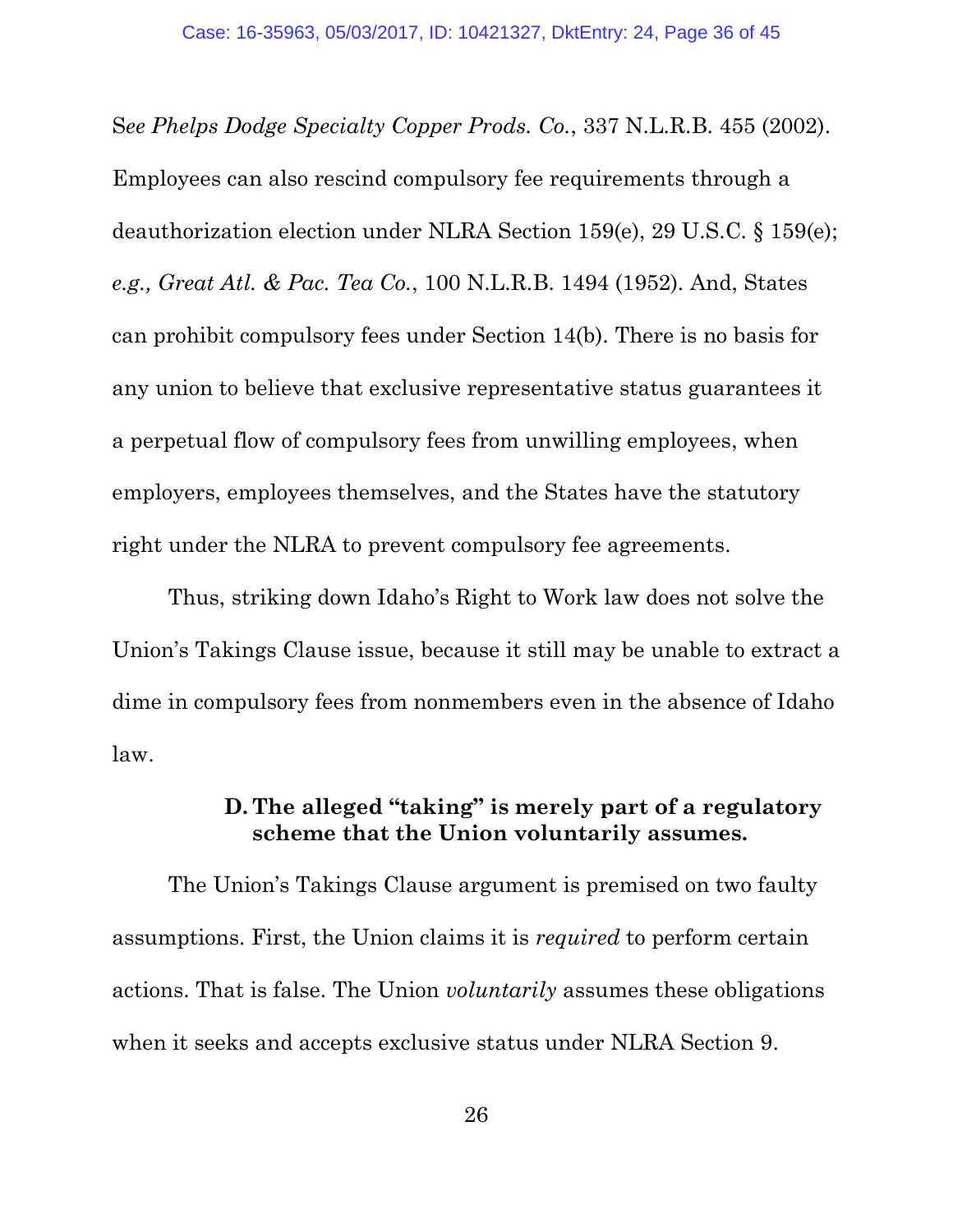Second, the Union assumes that the duty of fair representation is somehow a unique burden placed on it. In reality, this burden is no different from any other obligation required of a business operating in a heavily regulated industry.

1. The Union's "burdens" are voluntarily assumed.

As discussed *supra*, pp. 21-23 exclusive representative status confers a wide range of benefits upon a union. That status is coupled with an obligation: the duty to represent all members of the bargaining unit fairly. Unions assume that duty of their own volition. "The Union's federal obligation to represent all employees in a bargaining unit is optional; it occurs only when the union *elects* to be the exclusive bargaining agent . . . ." *Zoeller v. Sweeney*, 19 N.E.3d 749, 753 (Ind. 2014) (emphasis added). Unions can choose to act as members only organizations if they wish. *See Consol. Edison Co. v. NLRB*, 305 U.S. 197, 236-37 (1938) (members only contract). Few unions choose to do so, because the privileges and benefits that come with being an exclusive representative far outweigh the unions' attendant responsibilities. Moreover, nothing requires them to choose to represent exclusively any particular group of employees.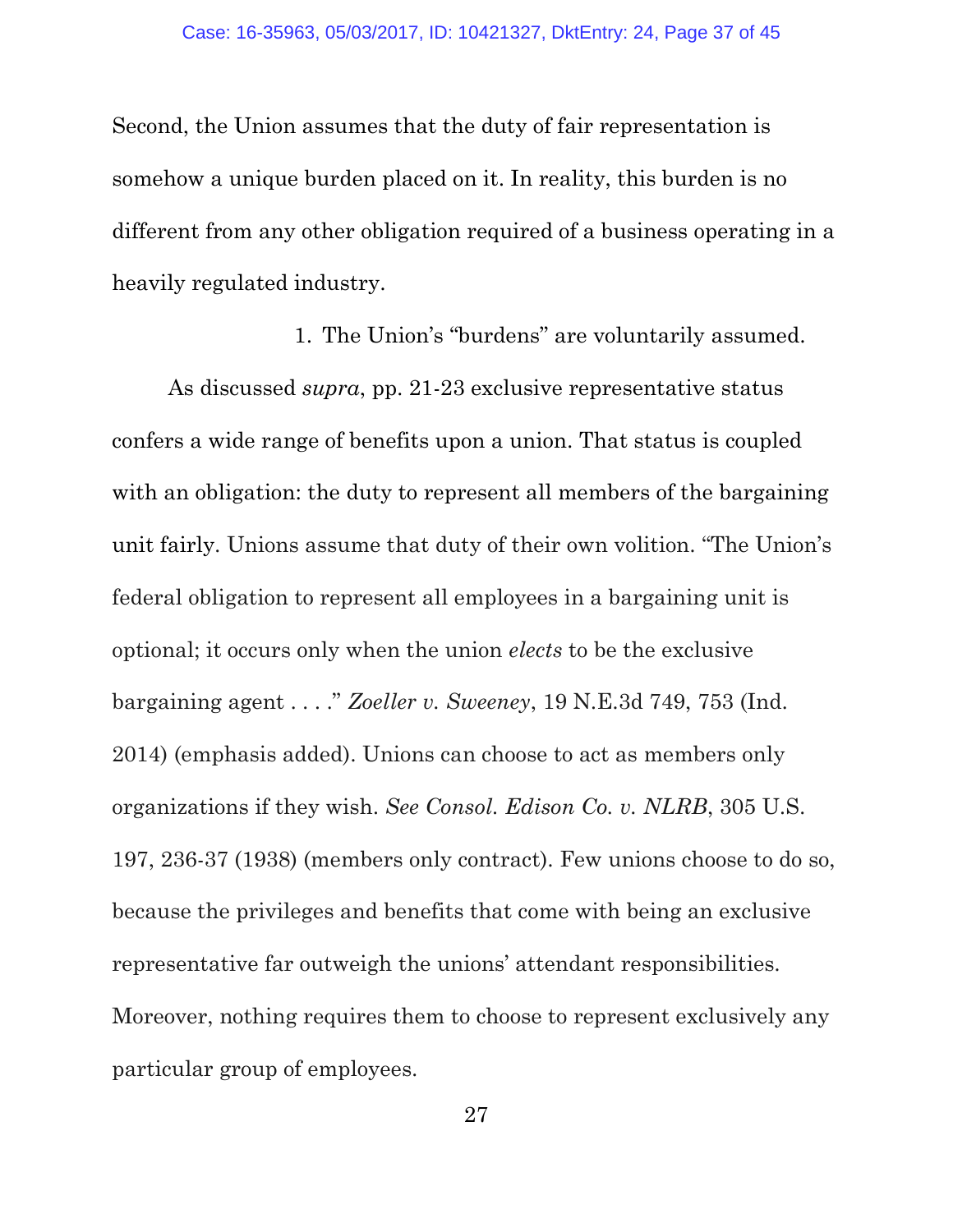The Union also *voluntarily* assumes the ostensible burden of representing nonmembers in contractual grievances. Under NLRA Section 9(a), exclusive representatives can allow employees to pursue individually their own grievances without union involvement. *See* 29 U.S.C. § 159(a) (providing that individual employees can "present grievances to their employer and to have such grievances adjusted, without the intervention of the bargaining representative, as long as the adjustment is not inconsistent with the terms of a collectivebargaining contract or agreement then in effect").

Unions typically deny employees this individual freedom by requiring in collective bargaining agreements that employees exclusively go through the union to pursue grievances or arbitration. *E.g., Emporium Capwell Co. v. W. Addition Cmty. Org.*, 420 U.S. 50, 67- 70 (1975). "Unions want unchallenged control over all aspects of the contract, including its grievance procedure and arbitration which they created," and "prefer that the individual employee has no independent rights," because it gives the union singular control over the employer's policies. Clyde W. Summers, *Exclusive Representation: A Comparative Inquiry into a "Unique" American Principle*, 20 COMP. LAB. L. &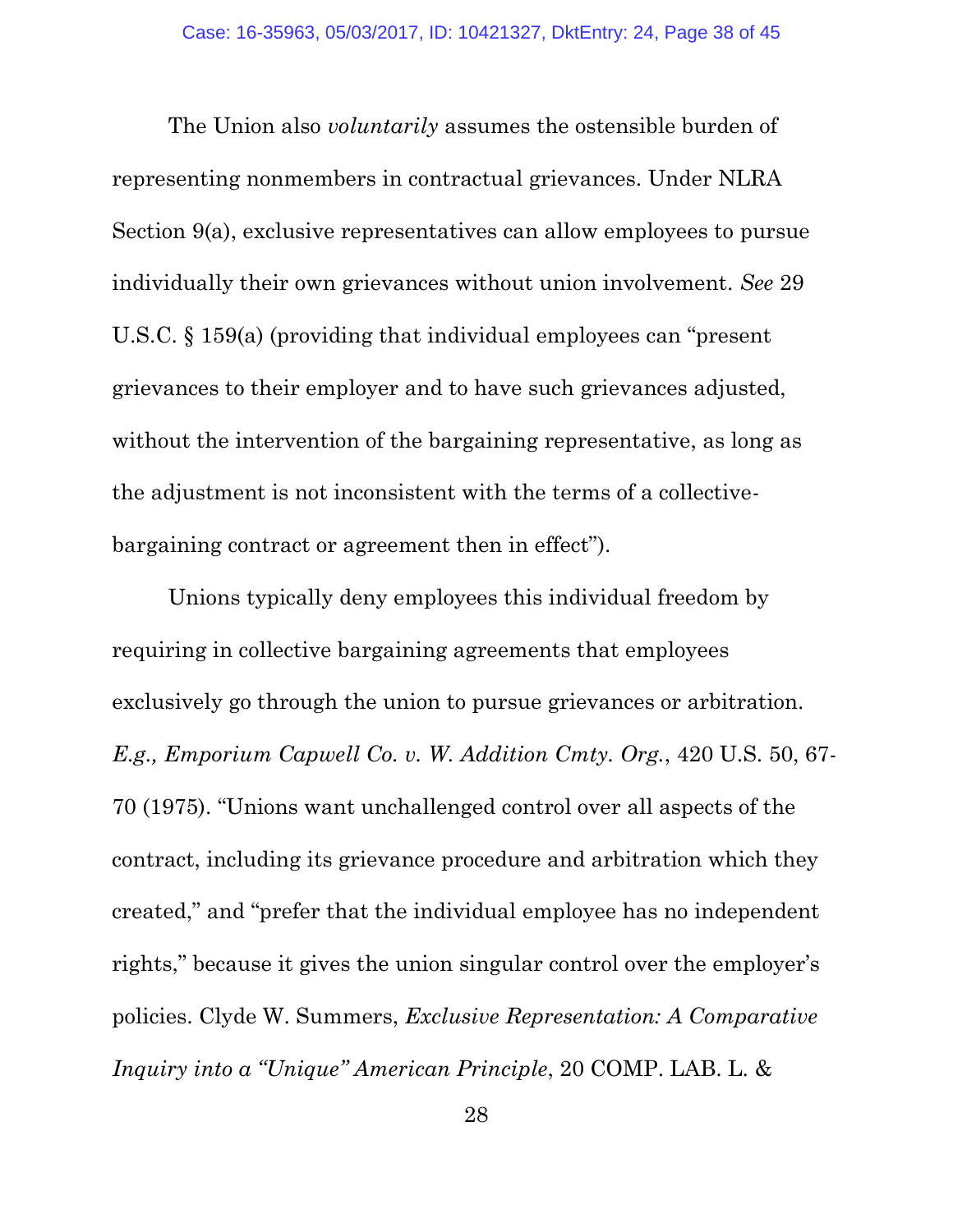POL'Y J. 47, 63 (1998); *see Emporium Capwell*, 420 U.S. at 70 (finding, as to grievances, a union interest in "presenting a united front" and "not seeing its strength dissipated and its stature denigrated by subgroups within the unit separately pursuing what they see as separate interests"). Unions cannot plausibly claim that the government "takes" their grievance representation services when the unions themselves choose to contractually force employees to use those services.

> 2. The Union's Obligations Are No Different from Any Other Business in a Heavily Regulated Industry.

Every government regulation imposes some sort of burden on those it affects. Organizations and individuals are constantly faced with requirements imposed by the government that they are required to perform without compensation. For example, the Clean Air Act, 42 U.S.C. § 7401 et seq., imposes on those who drive cars in certain areas of the country the obligation to purchase gasoline specially processed and refined. This "reformulated" gas costs drivers one or two cents more per gallon.3 These drivers are also forced, at their own expense, to have

 $\overline{a}$ 

<sup>3</sup> *Phase II Reformulated Gasoline: The Next Major Step Toward Clean*   $Air,$ https://nepis.epa.gov/Exe/ZyPDF.cgi/00000FG5.PDF?Dockey=00000FG5.PDF  ${\rm (last\ visited\ Jan.\ 5,}$ 2017).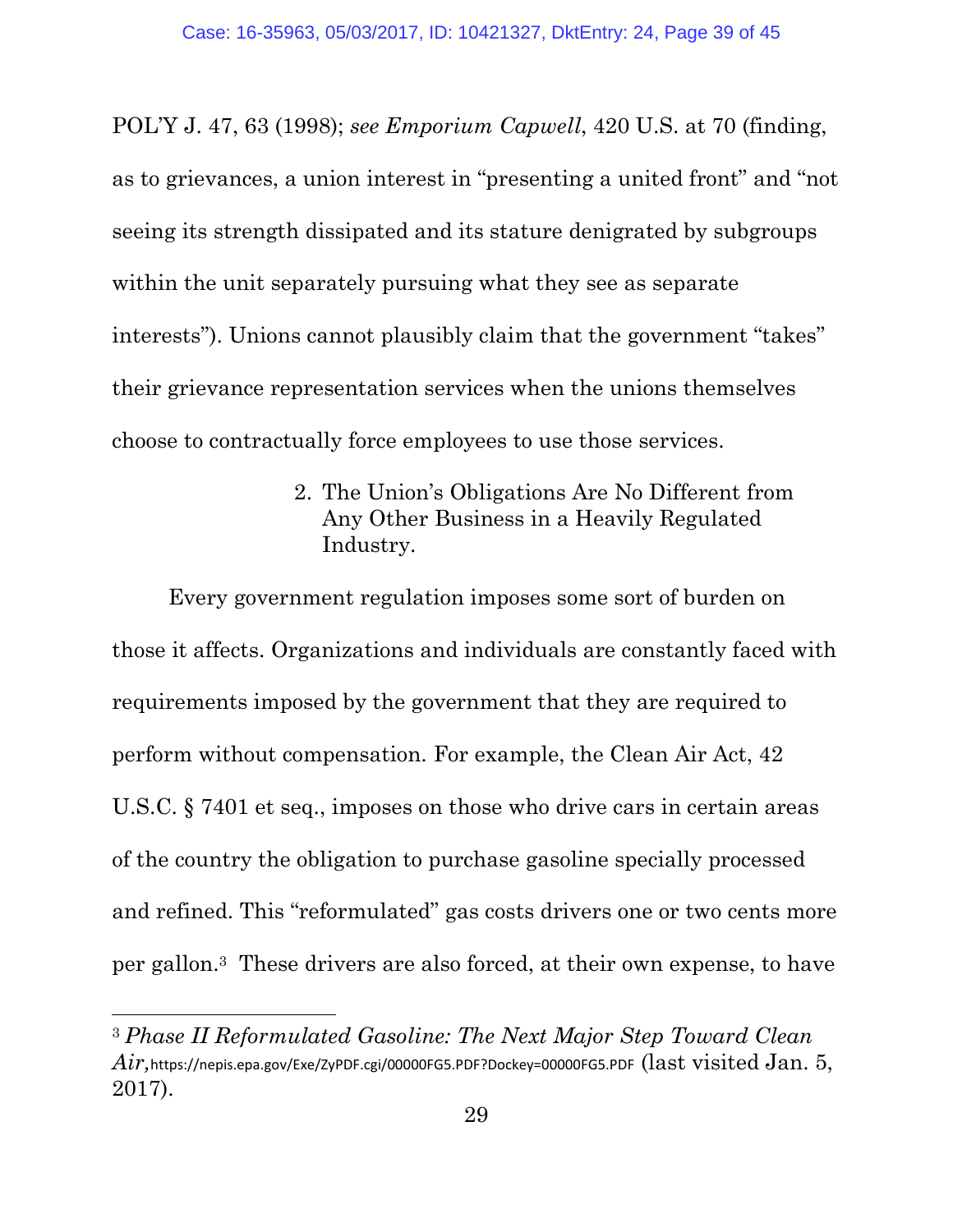their cars periodically inspected and to pass emission tests, without reimbursement. Congress can also regulate the rates railroads charge, *Houston, East & West Tex. Ry. v. United States*, 234 U.S. 342 (1914), and the prices at which a commodity is sold. *Wickard v. Filburn*, 317 U.S. 111, 128-29 (1942).

Another regulation that requires businesses to provide services and/or expend funds without compensation arises from the Americans with Disabilities Act, 42 U.S.C. § 12101 et seq*.*, which requires most businesses providing goods or services to the public to alter their buildings, parking lots, and other areas to remove barriers for disabled customers.

 The federal regulatory regime also requires businesses or individuals who choose to engage in heavily regulated industries to meet certain obligations in exchange for access to the industry. For example, Medicaid provisions of the Social Security Act, 42 U.S.C. § 1396, limit the fees and the reimbursement provided to physicians. Pharmaceutical companies are required to spend millions of dollars and expend their employees' services to perform clinical trials on their products before they can sell them to the public. *See* 21 U.S.C. § 355.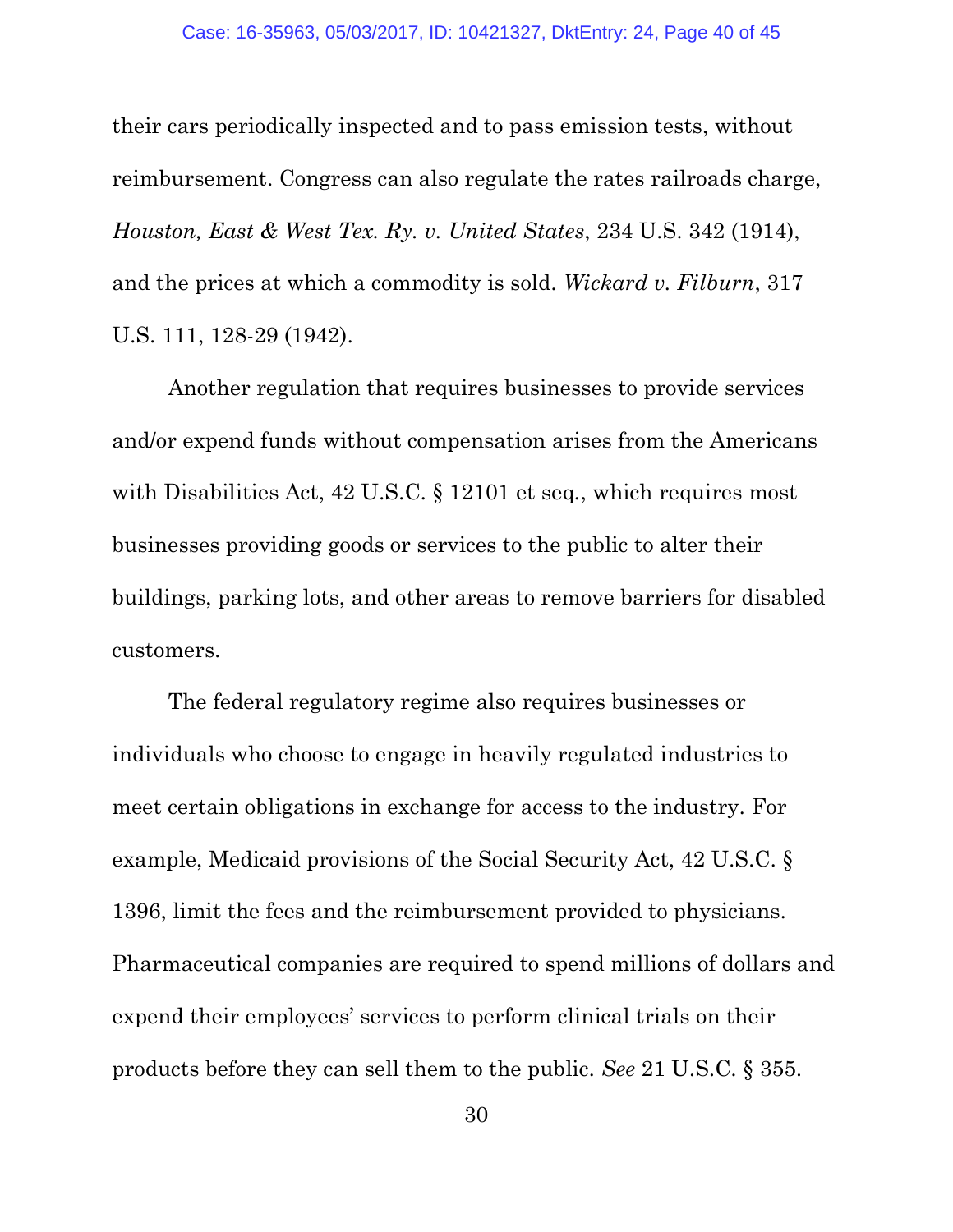In *Ruckelshaus v. Monsanto Co.*, 467 U.S. 986, 1007 (1984), the Supreme Court held that the voluntary submission of trade secrets data, in exchange for the economic advantages of the registration of a product pursuant to a complex statutory scheme that was known to the company at the time of submission, did not constitute a taking. Like the company in *Ruckelshaus*, the Union has voluntarily submitted itself to the NLRA's regulatory system, which includes the obligations of fair representation and Section 14(b), in exchange for the federally conferred benefit of exclusive representation. The Union's situation is not unique; rather, it is merely another entity that chooses to participate in a complex regulatory system to gain the benefits that system provides.

Unions cannot voluntarily choose to reap the benefits of being exclusive representatives, and then complain that their attendant fiduciary obligations toward nonmembers—who are stripped of the right to deal with their employer regarding their own conditions of employment—are too onerous. Claiming that this amounts to an unconstitutional taking of its property is audacious at best, galling at worst, and must be rejected. The Court should hold that exclusive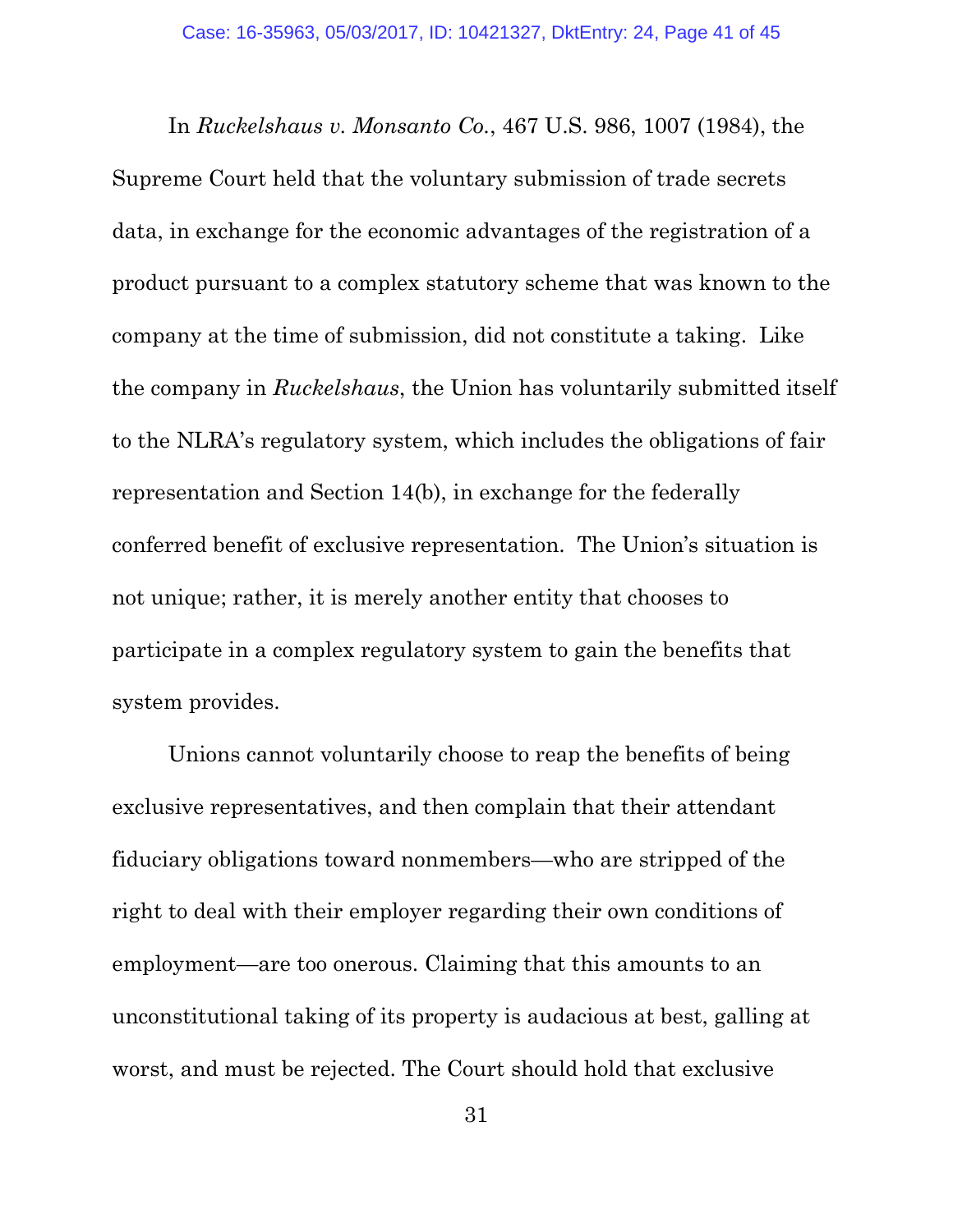representation is not an impermissible taking of union property under the Fifth Amendment, but simply an unfunded statutory mandate that unions voluntarily assume.

#### **CONCLUSION**

Unions have spent the better part of sixty years looking for ways to strike down judicially state Right to Work laws. They have failed. None of the nation's twenty-eight Right to Work laws has been invalidated by a federal or state appellate court. This Court should affirm the district court's decision to grant the State's motion to dismiss because Idaho's Right to Work law neither is preempted by the NLRA nor constitutes an impermissible taking under the Fifth Amendment.

Respectfully submitted,

 /s/ Milton L. Chappell Milton L. Chappell Glenn M. Taubman Alyssa Hazelwood c/o National Right to Work Legal Defense Foundation, Inc. 8001 Braddock Road, Suite 600 Springfield, Virginia 22160 Tel: 703-321-8510 Fax: 703-321-9319 Email: mlc@nrtw.org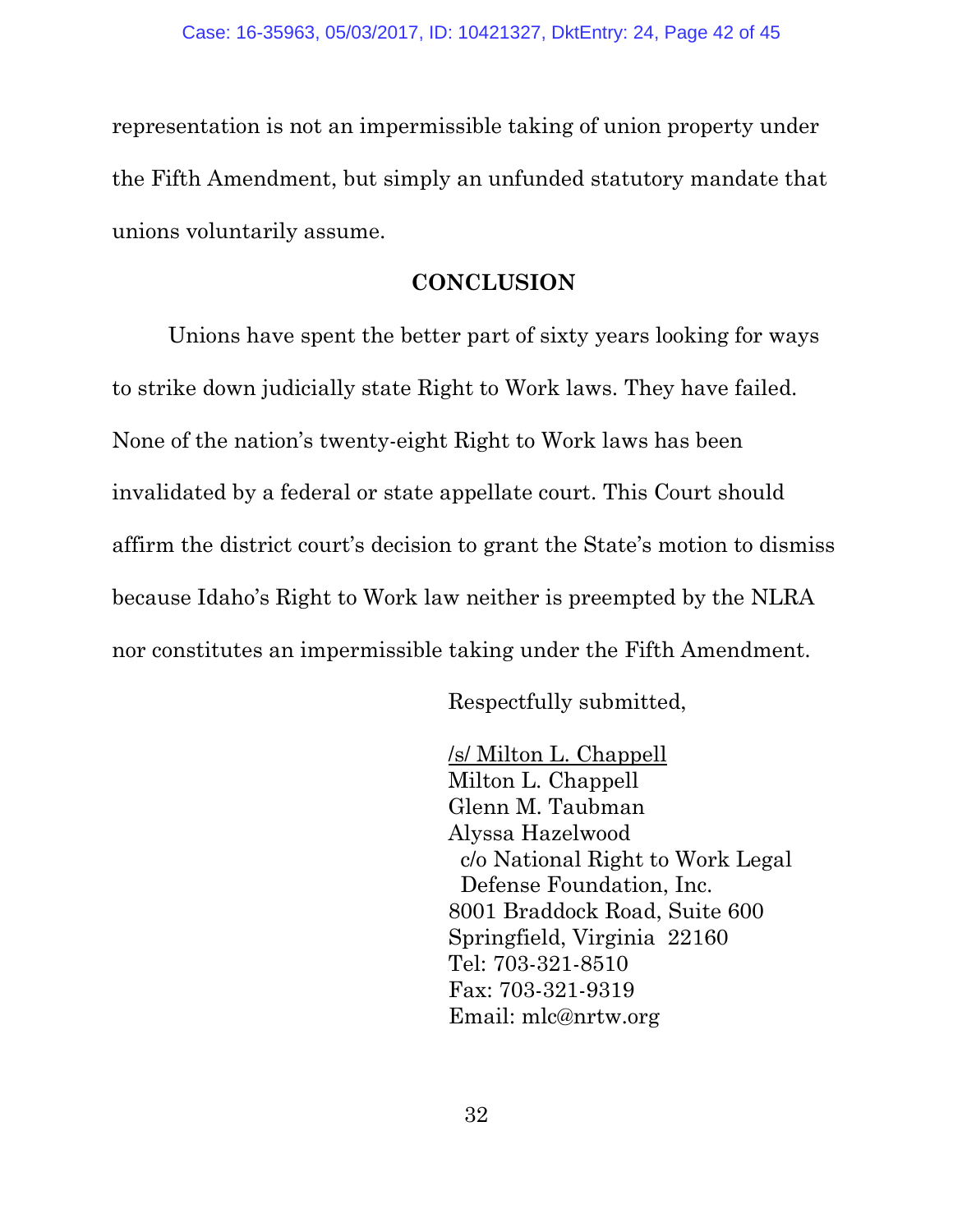Case: 16-35963, 05/03/2017, ID: 10421327, DktEntry: 24, Page 43 of 45

 David H. Leroy Attorney at Law 802 W. Bannock Street, #201 Boise, Idaho 83702 Tel: 208-342-0000 Fax: 208-342-4200 Email: [dave@dleroy.com](mailto:dave@dleroy.com)

 Bruce N. Cameron Reed Larson Professor of Labor Law Regent University School of Law Robertson Hall, Suite 353 1000 Regent University Drive Virginia Beach, Virginia 23464-9800 Tel: 757-352-4522 Email: bcameron@Regent.edu

 *Attorneys for Amicus Curiae National Right to Work Legal Defense and Education Foundation, Inc.* 

Dated: May 3, 2017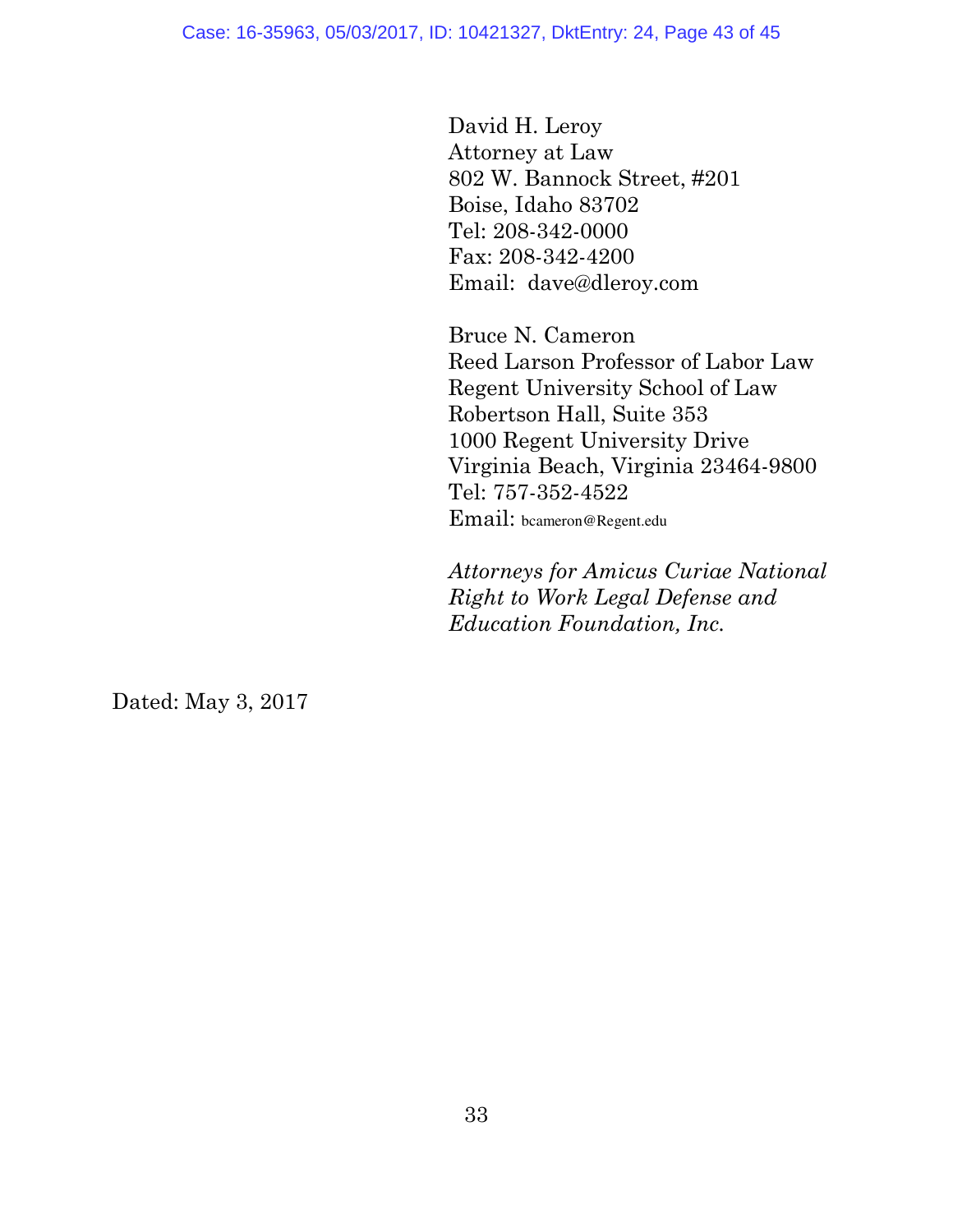### **CERTIFICATE OF SERVICE**

I hereby certify that I electronically filed the foregoing with the Clerk of the Court for the United States Court of Appeals for the Ninth Circuit by using the appellate CM/ECF system on May 3, 2017. I certify that all participants in this case are registered CM/ECF users and that service will be accomplished by the appellate CM/ECF system.

> /s/ Milton L. Chappell Milton L. Chappell c/o National Right to Work Legal Defense Foundation, Inc. 8001 Braddock Road, Suite 600 Springfield, Virginia 22160 Tel: 703-321-8510 Fax: 703-321-9319 mlc@nrtw.org